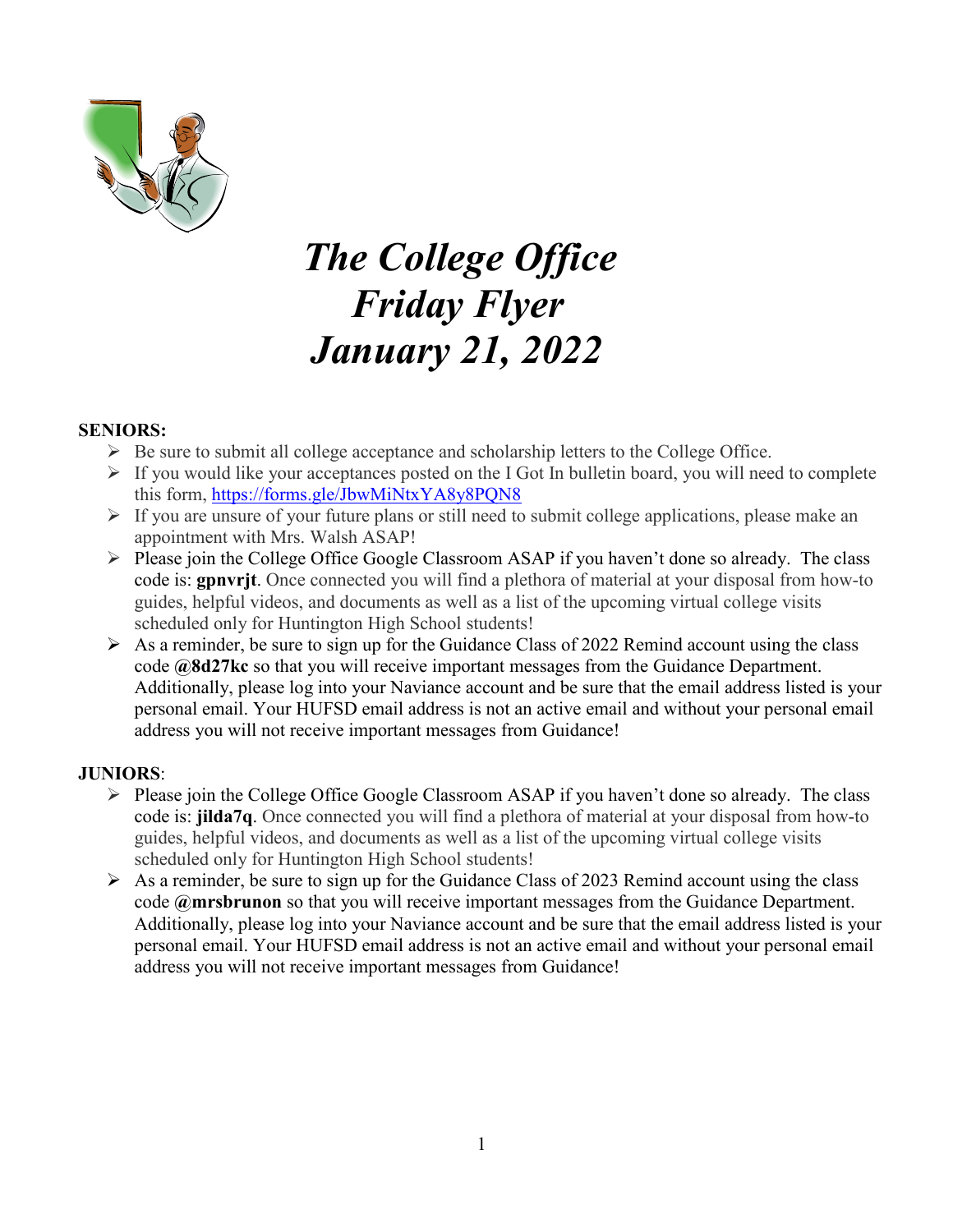# *UPCOMING STANDARDIZED TESTS*

# **SAT and Subject Tests Test Dates (Registration Deadlines)**

| March $12th$ | register by February $11^{th}$ (3/1 with late fee) |
|--------------|----------------------------------------------------|
| May $7th$    | register by April $8^{th}$ (4/26 with late fee)    |
| June $4th$   | register by May $5^{th}$ (5/25 with late fee)      |
|              | To register: www.collegeboard.org                  |

# **ACT Test Dates (Registration Deadlines)**

| February $12th$                   | register by January $7th$ (1/21 with late fee)   |  |  |  |
|-----------------------------------|--------------------------------------------------|--|--|--|
| April $2nd$                       | register by February $25th$ (3/11 with late fee) |  |  |  |
| June $11th$                       | register by May $6^{th}$ (5/20 with late fee)    |  |  |  |
| July $16^{th}$                    | register by June $17th$ (6/4 with late fee)      |  |  |  |
| ***No July ACT available in NY*** |                                                  |  |  |  |
| To register: www.actstudent.org   |                                                  |  |  |  |

# *Virtual College Admission Representative Visits*

Seniors and Juniors with an interest in any of the following colleges are encouraged to register for the virtual admission meeting which will be hosted by the college's admission counselor. Simply log into your Naviance account and scroll through the list of colleges in the What's New section. Click on more info then register (top right corner). Once registered, you will receive a reminder email five days prior to the virtual meeting. Students who do not preregister are still permitted to attend the virtual meeting. The meeting code (via ZOOM or Google Meet depending on the college preference) will be available 15 minutes prior to the meeting and can be found on Naviance, by following the steps above.

| <b>Date</b> | <b>Start</b>      | <u>End</u>        | College                         |
|-------------|-------------------|-------------------|---------------------------------|
| 1/26/22     | $5:00 \text{ pm}$ | $5:45 \text{ pm}$ | Moravian University             |
| 1/31/22     | $5:00$ om         | $5:45 \text{pm}$  | United States Air Force Academy |

# *INFORMATION SESSIONS*

#### **University of Chicago**

Virtual and In Person Information Sessions Virtual and In Person Tours For additional information visit<https://collegeadmissions.uchicago.edu/visit>

#### **SUNY Plattsburgh**

Representatives visiting Bohemia, East Meadow, East Northport, Garden City and Selden To register visit<https://apply.plattsburgh.edu/portal/long-island-appointments>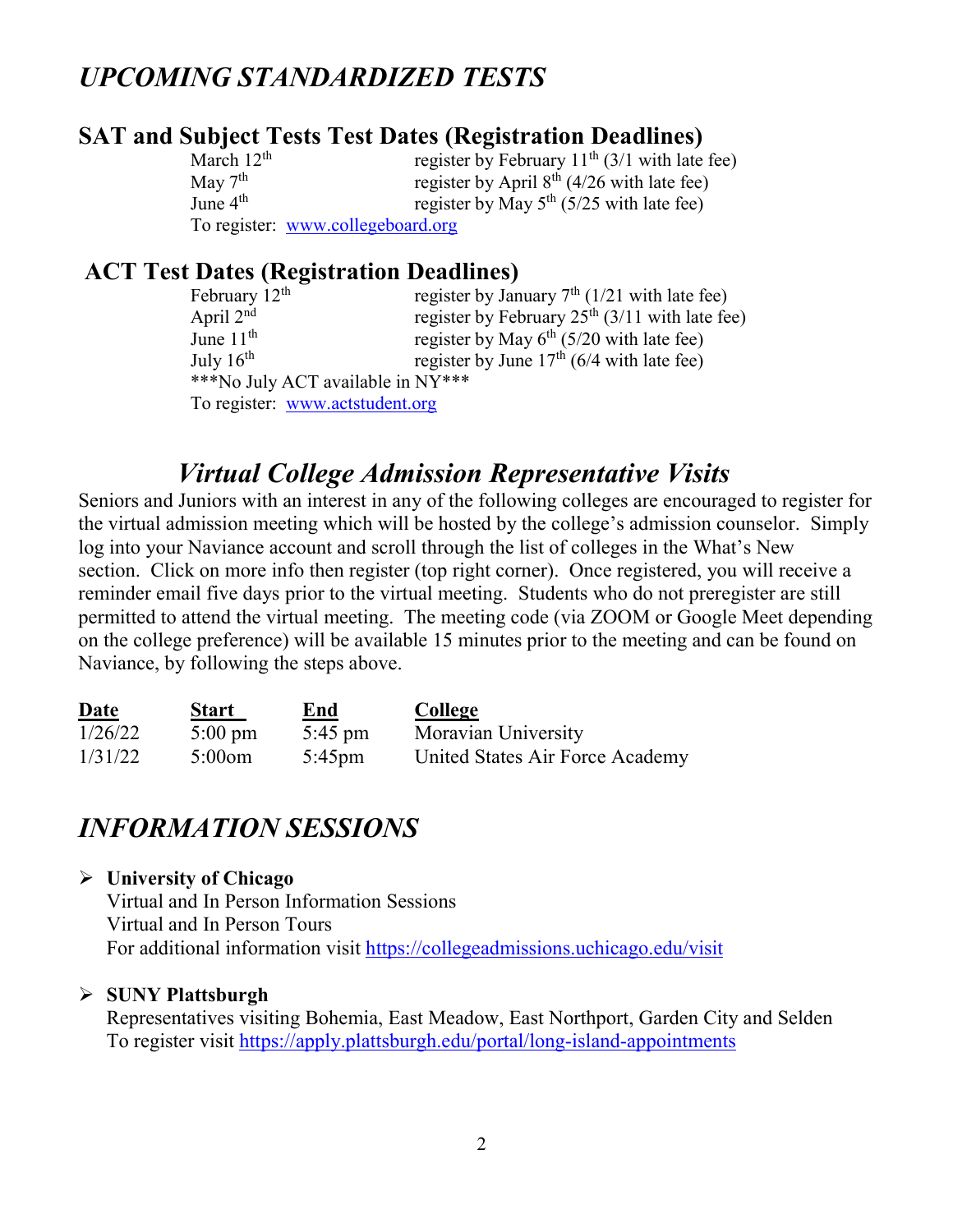#### **SUNY Upstate Virtual Info Sessions**

Radiation Therapy, UltraSound, Clinical Laboratory Sciences, Respiratory Therapy, Medical Imaging/Radiology, Virtual RN, Virtual Upstate Native Pre-Admission Workshop, Physical Therapy, 3+3 Doctor of Physical Therapy, Medical School Advisement Session For dates and additional information visit<https://engage.upstate.edu/portal/virtual-events>

#### **University of Massachusetts – Boston**

Preview Days – Most Saturdays during the Fall semester and Information Sessions/Campus Tours during the week For additional information visit<https://admissions.umb.edu/freshman-students>

 **Tulane University at Nassau County Museum of Art** Several programs offered. For additional information visit<https://admission.tulane.edu/virtual-visiting>

#### **Roger Williams University – First Flight College Nights – Online**

Workshops geared toward first generation students held monthly at 6:30pm For additional information visit [https://connect.rwu.edu/portal/first\\_in\\_family?pid=8FzCMxIJjgs2V2gF\\_94b2BOsPQevyYezsa](https://connect.rwu.edu/portal/first_in_family?pid=8FzCMxIJjgs2V2gF_94b2BOsPQevyYezsatZy0oYaxrOd7cG3NNvSSzyxA9gXdoYJN6B95EuEVDdnm0mBMSk5Q) [tZy0oYaxrOd7cG3NNvSSzyxA9gXdoYJN6B95EuEVDdnm0mBMSk5Q](https://connect.rwu.edu/portal/first_in_family?pid=8FzCMxIJjgs2V2gF_94b2BOsPQevyYezsatZy0oYaxrOd7cG3NNvSSzyxA9gXdoYJN6B95EuEVDdnm0mBMSk5Q)

 **Smith College Virtual Information Sessions via Zoom** Every 2nd Tuesday of the month 6:00pm – 7:00pm To register visit <https://apply.smith.edu/register/PrecollegeConnection>

# *OPEN HOUSES*

#### **The Cooper Union** Irwin S. Chanin School of Architecture School of Art Albert Nerken School of Engineering Various dates and programs offered. For additional information visit [www.connect.cooper.edu/portal/cooper-events](http://www.connect.cooper.edu/portal/cooper-events)

### **St. John Fisher College**

Saturday, 1/22 For additional information visit<https://go.sjfc.edu/visitfisher>

### **UMass Lowell**

Virtual Exploratory Open House Wednesday, 1/26 Visit<https://go.uml.edu/register/virtual-open-house-january> to register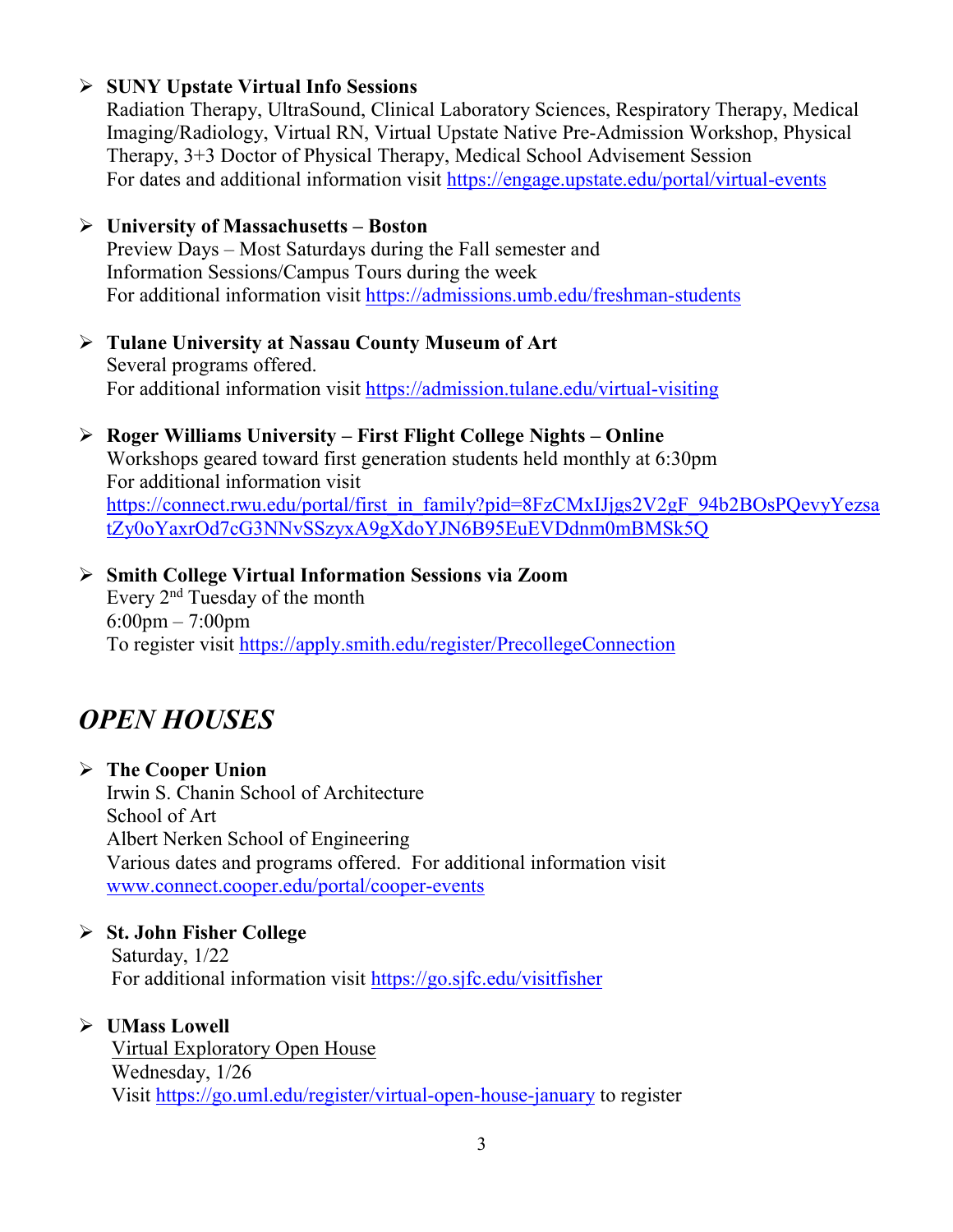#### **Saint Leo University**

Saturday, January 29 10:00am – 1:00pm To register visit [https://saintleo.secure.force.com/events/targetX\\_eventsb\\_\\_events?\\_\\_hstc=248824664.436c338](https://saintleo.secure.force.com/events/targetX_eventsb__events?__hstc=248824664.436c3381f4bd8068c6a594e894104305.1575996348829.1642429008566.1642455008961.1443&__hssc=248824664.1.1642455008961&__hsfp=1332354656#/esr?eid=a1S1M000009Y7ZBUA0) [1f4bd8068c6a594e894104305.1575996348829.1642429008566.1642455008961.1443&\\_\\_hss](https://saintleo.secure.force.com/events/targetX_eventsb__events?__hstc=248824664.436c3381f4bd8068c6a594e894104305.1575996348829.1642429008566.1642455008961.1443&__hssc=248824664.1.1642455008961&__hsfp=1332354656#/esr?eid=a1S1M000009Y7ZBUA0) [c=248824664.1.1642455008961&\\_\\_hsfp=1332354656#/esr?eid=a1S1M000009Y7ZBUA0](https://saintleo.secure.force.com/events/targetX_eventsb__events?__hstc=248824664.436c3381f4bd8068c6a594e894104305.1575996348829.1642429008566.1642455008961.1443&__hssc=248824664.1.1642455008961&__hsfp=1332354656#/esr?eid=a1S1M000009Y7ZBUA0)

#### **Pennsylvania College of Technology**

January 28 February 5, 25 March 19 April 3, 22 For additional information visit [www.pct.edu/openhouse](http://www.pct.edu/openhouse)

#### **Niagara University**

Many open house dates and various programs available in person and on-line. For a complete listing visit <https://www.niagara.edu/openhouse>

#### **Five Towns College – Virtual Open House** Wednesday, 2/9 7:00 pm To rsvp visit [www.ftc.edu/rsvp/](http://www.ftc.edu/rsvp/)

 **Plymouth State University** Saturday, February 12 For additional information visit [www.Plymouth.edu/visit](http://www.plymouth.edu/visit)

# *VIRTUAL COLLEGE CAMPUS TOURS*

- $\triangleright$  Many colleges have registered with the following websites to provide students and families with virtual campus tours. Be sure to check them out!
	- o [www.campustours.com](http://www.campustours.com/)
	- o [www.youvisit.com](http://www.youvisit.com/)
	- o [www.ecampustours.com](http://www.ecampustours.com/)

# *COLLEGE FAIRS/SPECIAL PROGRAMS*

#### **The Princeton Review SAT and ACT and AP Prep and Tutoring**

SAT and ACT Tests are around the corner! Don't miss the opportunity to register for virtual prep courses through our partnership with The Princeton Review.

 \*For complete course schedules, visit [www.princetonreview.com/huntingtonhs](http://www.princetonreview.com/huntingtonhs) or call (800) 2REVIEW.

Huntington High School students receive a 30% discount off ALL Courses, including AP,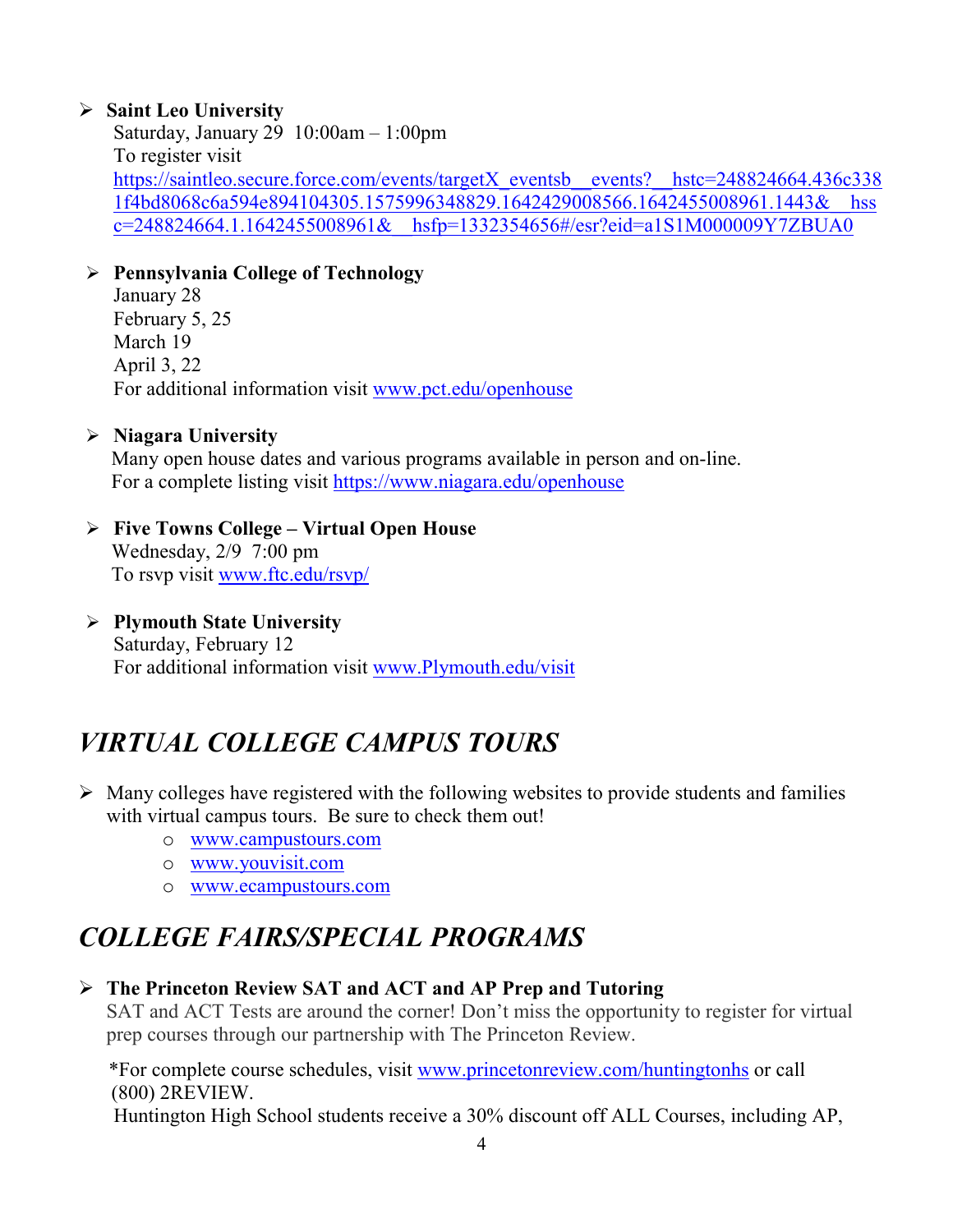#### **28th Annual HBCU Historically Black Colleges & Universities Tour – Virtual** January 26 7:00 pm

Invited Colleges – Clark Atlanta University, Delaware State University, Elizabeth City State, Hampton University, Howard University, Johnson C. Smith, Lincoln University, Morehouse College, Morgan State University, Norfolk State University, North Carolina Central, Spelman College, Tuskegee University, University MD Eastern Shore, Virginia State University To9 register visit<http://bit.ly/NACHBCUTOUR22>

# **Louisiana State University**

Onsite/Instant Decision Nights 1/26, 1/31, 2/1 beginning at 5pm CST and ending at 7pm CST Fee Waivers for anyone that signs up For additional information email [radney1@lsu.edu](mailto:radney1@lsu.edu) or call 585-355-7973

# **USA Gap Year Fairs**

Connect with gap year program providers, counselors, alumni, and college admission representatives at virtual and in-person events to learn everything you need to know about taking a gap year, including gap year scholarships.

Check out this link for additional information, [https://www.gooverseas.com/gap-year/usa](https://www.gooverseas.com/gap-year/usa-fairs/schedule)[fairs/schedule](https://www.gooverseas.com/gap-year/usa-fairs/schedule)

Events are scheduled from January  $11<sup>th</sup>$  through February  $1<sup>st</sup>$ .

# **Savannah College of Art and Design**

Virtual workshops:

- January  $21^{st}$ , 4pm: From State to Screen: The Dramatic Elements Register via,<https://admission.scad.edu/forms/workshopDay?evtId=27734>
- January  $28<sup>th</sup>$ , 4pm: Sneak Preview into the Business of Beauty and Fragrance Industry

Register via,<https://admission.scad.edu/forms/workshopDay?evtId=27735>

• View a complete list of upcoming virtual SCAD workshops and online chats: <https://www.scad.edu/admission/admission-events-near-you?tab=2>

### **Air Force Reserve Officer Training Corps – Shadow Day 2022**

President's Day, February 21 For additional information please contact [det536af@clarkson.edu](mailto:det536af@clarkson.edu) or [bdavis@clarkson.edu](mailto:bdavis@clarkson.edu)

### **Which SUNY are you?**

Students and families are invited to join staff from the SUNY Welcome Center in NYC for a group information session. You will have the opportunity to explore The State University of New York -- the campuses, academic programs, application and admissions process, financial assistance, the Excelsior Scholarship and more!

Various dates scheduled from April through June.

Register via, [https://engage.suny.edu/portal/which\\_suny](https://engage.suny.edu/portal/which_suny)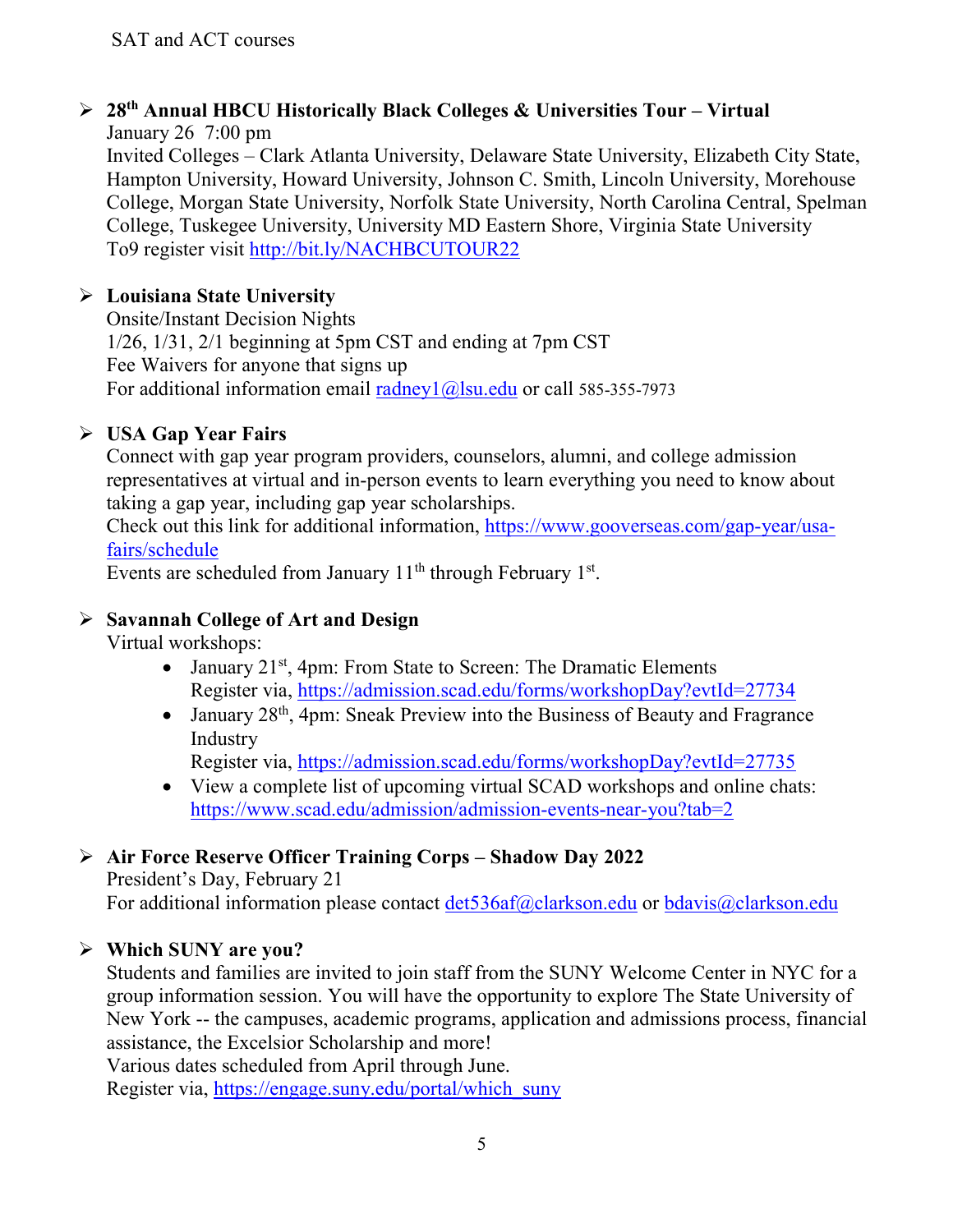#### **Which SUNY Are You?**

Students and families are invited to join SUNY for an online group information session. You will have the opportunity to explore The State University of New York -- the campuses, academic programs, application and admissions process, financial assistance, the Excelsior Scholarship and more! During the session, you will be able to submit questions via live chat. Various virtual events held throughout the spring, January through June. Register via, [https://engage.suny.edu/portal/which\\_suny\\_virtual](https://engage.suny.edu/portal/which_suny_virtual)

#### **How to Apply to SUNY Workshop**

Virtual workshops:

- Thursday, February  $3<sup>rd</sup>$ , 5:30pm [https://engage.suny.edu/portal/how\\_to\\_apply?id=f9c2d7f2-e991-49de-bc1e-](https://engage.suny.edu/portal/how_to_apply?id=f9c2d7f2-e991-49de-bc1e-9937da9de9ae)[9937da9de9ae](https://engage.suny.edu/portal/how_to_apply?id=f9c2d7f2-e991-49de-bc1e-9937da9de9ae)
- Thursday, February  $17<sup>th</sup>$ , 5:30pm [https://engage.suny.edu/portal/how\\_to\\_apply?id=afb79ff6-57c4-4d56-8eb2-](https://engage.suny.edu/portal/how_to_apply?id=afb79ff6-57c4-4d56-8eb2-26e72c7443e1) [26e72c7443e1](https://engage.suny.edu/portal/how_to_apply?id=afb79ff6-57c4-4d56-8eb2-26e72c7443e1)

# *FINANCIAL AID/SCHOLARSHIPS*

# *CSS PROFILE (AVAILABLE 10/1/2021)*

If one of your colleges requires the CSS Profile, you must complete the profile online via [www.cssprofile.collegeboard.org.](http://www.cssprofile.collegeboard.org/) The Profile assists colleges in awarding private scholarships and grants. The Profile can only be accessed online.

# *FAFSA Free Application for Federal Student Aid- (AVAILABLE 10/1/2021)*

- The FAFSA is the form used by all two- and four-year colleges, universities and career schools for the awarding of [federal student aid](http://studentaid.ed.gov/students/publications/student_guide/2010-2011/english/typesofFSA_grants.htm) and most state and college aid. Students should apply as soon as possible online via [www.studentaid.gov.](http://www.studentaid.gov/)
- Sign up for your **Federal Student Aid ID # NOW! Both Students and Parents need to have an FSA ID**. Visit [www.studentaid.gov/fsa-id/sign-in/landing](http://www.studentaid.gov/fsa-id/sign-in/landing) to do so.

### **SUNY Financial Aid Information Sessions**

Prospective students and families are invited to join SUNY for an online workshop which will provide detailed information about the financial aid application and award process. Financial aid counselors will review the cost of attendance and explore the types of financial aid available, including the Excelsior Scholarship. During the session, you will be able to send your questions via live chat.

Various workshops will be held throughout the spring, January through May Register via, https://engage.suny.edu/portal/financial aid sessions virtual

# **SUNY FAFSA Completion Workshops**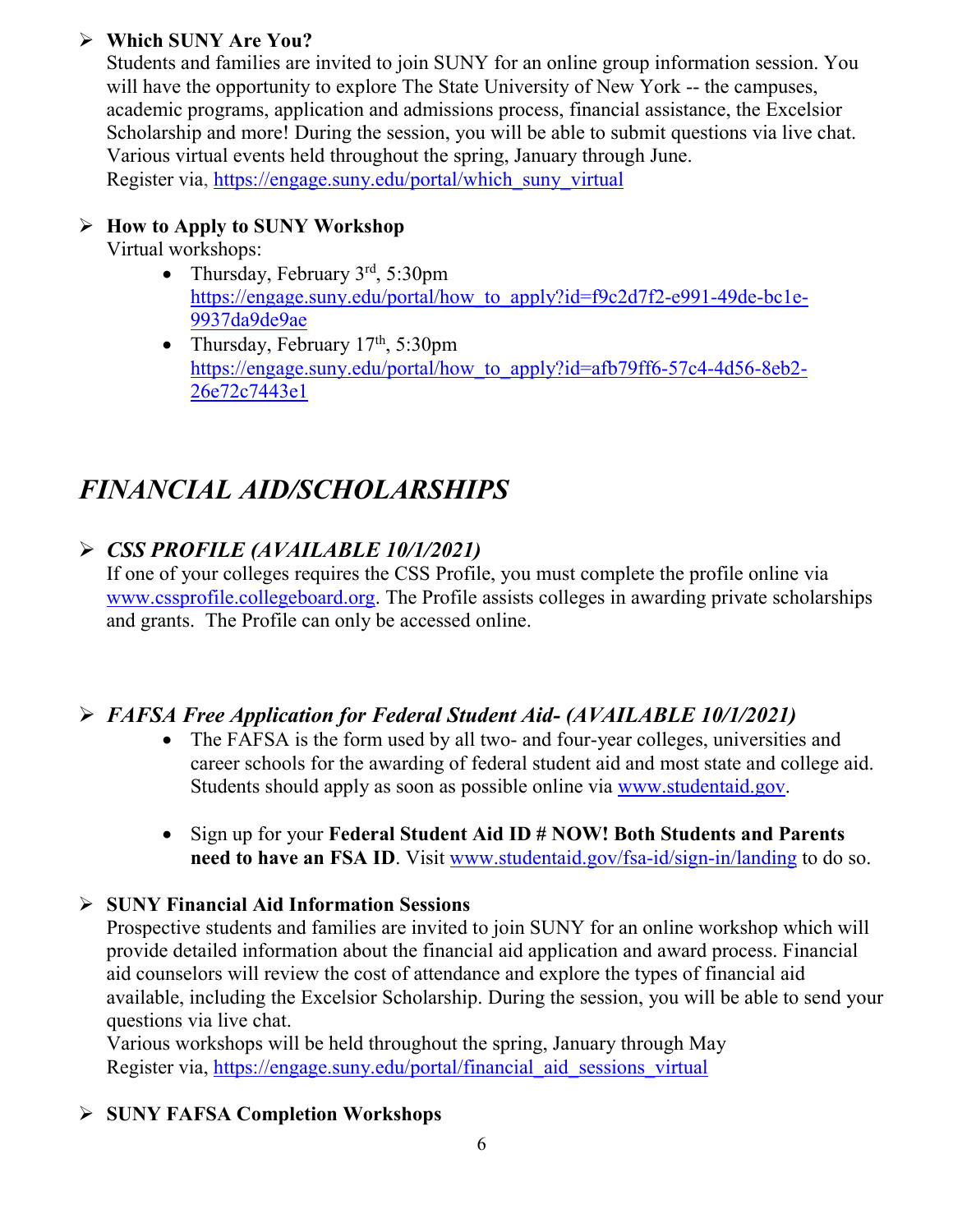Virtual workshops:

- Tuesday, February  $8<sup>th</sup>$ , 6pm <https://engage.suny.edu/register/?id=4e3816c5-8272-49af-a308-d3a0123d5a16>
- Tuesday, March  $1<sup>st</sup>$ , 6pm <https://engage.suny.edu/register/?id=d2f6b5f6-4adc-49a1-ba6b-d7a85eaaa3b8>

### **SUNY EOP Completion Workshop**

Virtual workshops:

- Tuesday, January  $25<sup>th</sup>$ , 6pm <https://engage.suny.edu/register/?id=68b69f20-f69c-4dd1-beb5-15186c91361b>
- Tuesday, February  $8<sup>th</sup>$ , 6pm <https://engage.suny.edu/register/?id=e628a859-c7c9-4000-b2ec-8897ae69443a>
- Monday, February  $28<sup>th</sup>$ , 6pm <https://engage.suny.edu/register/?id=fd58e43d-692d-49d8-ba3f-83e140af281c>
- Tuesday, March  $22<sup>nd</sup>$ , 6pm <https://engage.suny.edu/register/?id=251f06b6-17be-4f22-8ea0-b4b59f1c0e25>

#### **Scholarships.com**

Register today at [www.scholarships.com](http://www.scholarships.com/) to receive **FREE** scholarship information

#### **Fastweb.com**

Register today at [www.fastweb.com](http://www.fastweb.com/) to receive **FREE** scholarship information.

#### **My College Dollars**

Register today at [www.mycollegedollars.com](http://www.mycollegedollars.com/) to receive **FREE** scholarship information.

#### **Scholarships**

 Visit the websites below for scholarship opportunities: [www.connections101.com](http://www.connections101.com/) [www.scholarships4students.com](http://www.scholarships4students.com/) [www.fastweb.com](http://www.fastweb.com/) [www.scholarshipexperts.com](http://www.scholarshipexperts.com/) [www.scholarships.com](http://www.scholarships.com/) [www.finaid.org](http://www.finaid.org/)

### **NYS Regents Awards for Children of Deceased and Disabled Veterans**

Provides \$450 per year to students whose parent(s) served in the U.S. Armed Forces during specified periods of war or national emergency and, as a result of service, either died, suffered a 40% or more disability, was classified as missing in action, or was a prisoner of war. The veteran must currently be a New York State resident or have been a New York State resident at the time of death or classification as missing in action. For additional information visit <https://www.hesc.ny.gov/pay-for-college/military-corner.html>

### **NYS Military Enhanced Recognition Incentive and Tribute (MERIT)**

The Military Enhanced Recognition Incentive and Tribute (MERIT) Scholarship provides financial aid to children, spouses and financial dependents of members of the United States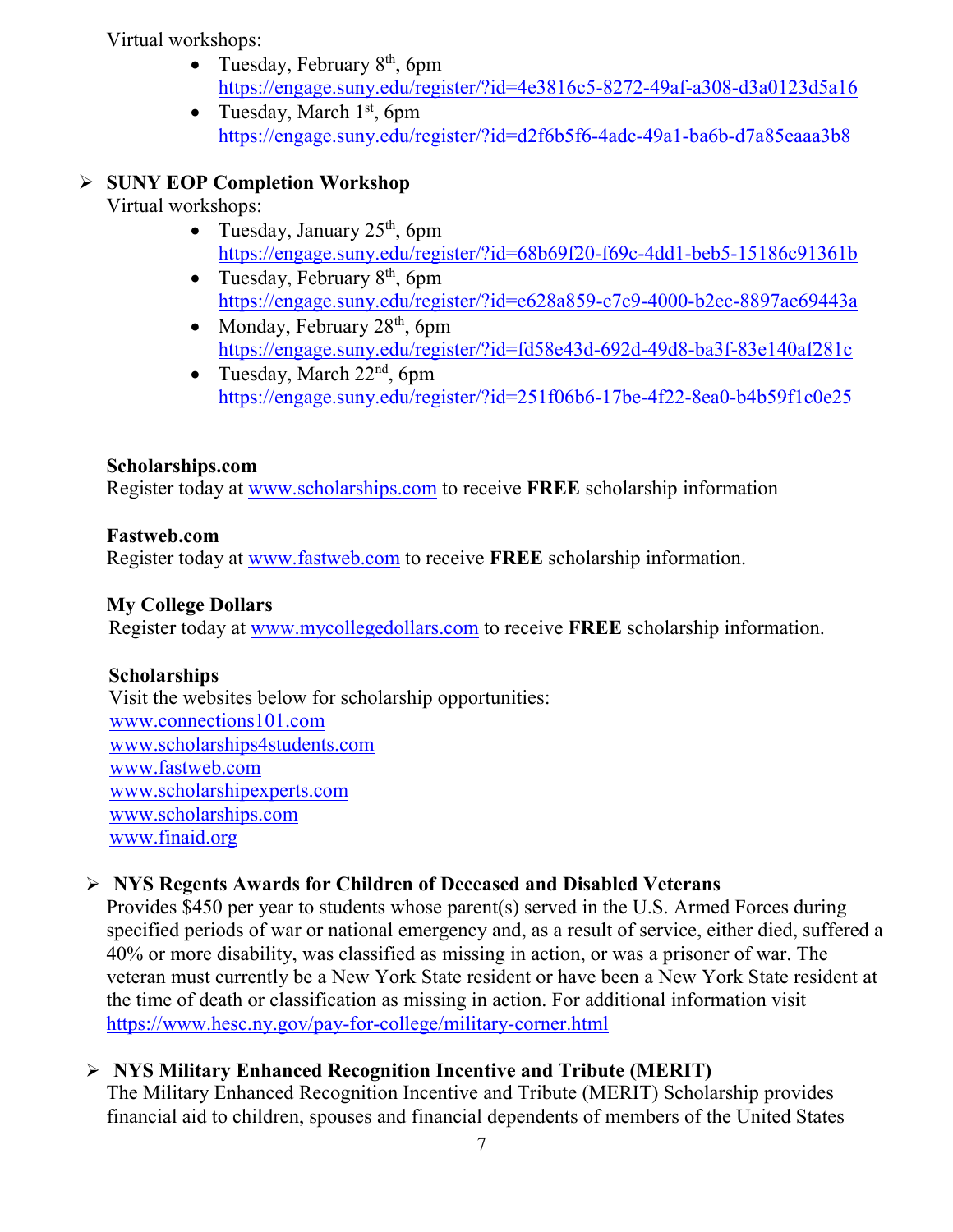Armed Forces or state organized militia who, at any time on or after August 2, 1990, while New York State residents, died or became severely and permanently disabled while performing their military duties, whether in combat or not. For additional information visit <https://www.hesc.ny.gov/pay-for-college/military-corner.html>

#### **NYS STEM Incentive Program**

Provides full SUNY or CUNY tuition scholarship for top 10 percent of NYS high school students if pursuing STEM degree and work in a STEM field in NYS for 5 years. For additional information visit [www.hesc.ny.gov](http://www.hesc.ny.gov/)

#### **NYS Math & Science Teaching Incentive Scholarship**

Offered for students to pursue careers in secondary math and science teachers. For more information visit [www.hesc.ny.gov](http://www.hesc.ny.gov/)

 **NYS Teacher Education Assistance for College and Higher Education (TEACH) Grant** Grants up to \$4,000.00 per year to students in exchange for service at public or private elementary or secondary schools that serve students from low-income families. For more information visit [www.hesc.ny.gov](http://www.hesc.ny.gov/) 

#### **NYS Tuition Assistance Program (TAP)**

Helps eligible NY residents pay tuition at approved schools in NYS. Annual TAP awards can be up to \$5,665.00. Because TAP is a grant – it does not have to be paid back. For additional information visit [www.hesc.ny.gov/tap](http://www.hesc.ny.gov/tap)

#### **NYS Excelsior Scholarship**

The program covers tuition for eligible SUNY and CUNY students whose families who earn \$125,000. For additional information visit [www.hesc.ny.gov/](http://www.hesc.ny.gov/)excelsior

#### **NYS Dream Act**

The Senator Jose Peralta NYS DREAM Act (DREAM Act) allows undocumented and other eligible students to apply for New York State financial aid. Students who meet the NYS DREAM Act's eligibility requirements for high school attendance, high school completion, instate SUNY or CUNY tuition, and citizenship or immigration status will be able to apply for one or more NYS student financial aid programs. For additional information visit [www.hesc.ny.gov/dream](http://www.hesc.ny.gov/dream)

#### **NYS Enhanced Tuition Award**

This program enables NY students attending private not-for-profit colleges in NY to receive financial assistance to complete their college degree. The program provides a maximum award of \$6,000, requires participating private colleges to provide a match and freeze student tuition for the duration of the award – maximizing the financial benefit to the student. For additional information visit [www.hesc.ny.gov](http://www.hesc.ny.gov/)

#### **Scholarship Opportunities for African American Students**

 For Additional information visit [www.scholarshiplibrary.com/index\\_php?title=Category:African\\_American&pageuntil=CSF-](http://www.scholarshiplibrary.com/index_php?title=Category:African_American&pageuntil=CSF-%20%20%20McCall+Educational+Foundation#mw-pages)[McCall+Educational+Foundation#mw-pages](http://www.scholarshiplibrary.com/index_php?title=Category:African_American&pageuntil=CSF-%20%20%20McCall+Educational+Foundation#mw-pages)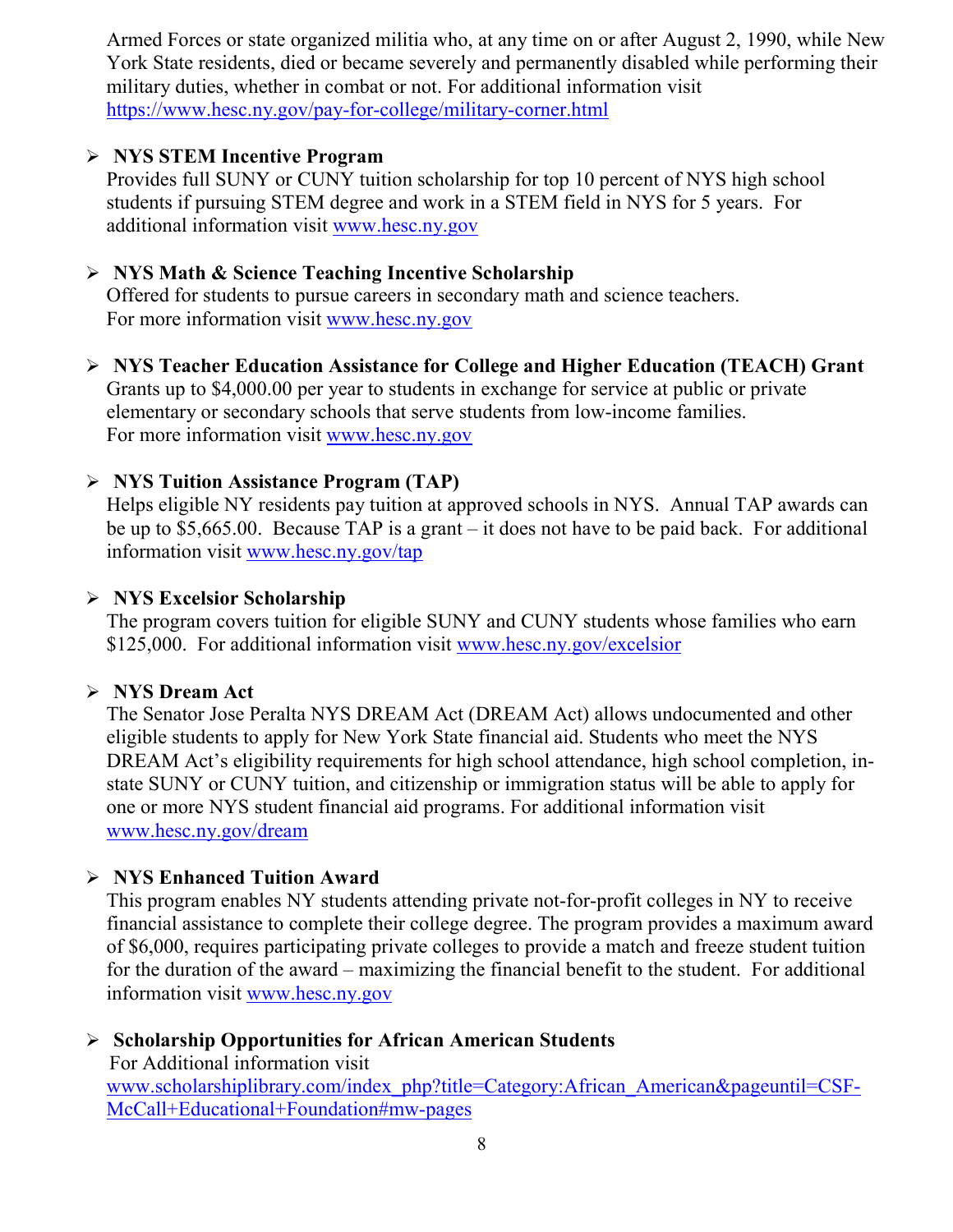# **College Board Scholarship Opportunities**

Various scholarship opportunities available. For additional information visit [https://opportunity.collegeboard.org/home?SFMC\\_cid=EM383801&rid=47436562](https://opportunity.collegeboard.org/home?SFMC_cid=EM383801&rid=47436562)

#### **The Joan Aboff Memorial Art Scholarship, 2022 Application Due Date – February 22, 2022**

(For Town of Huntington residents only)

**The Joan Aboff Memorial Art Scholarship is a competitive visual arts scholarship to Usdan; Summer Camp for the Arts.** It is for 10th and 11th grade students residing in the town of Huntington. The scholarship is funded by the Aboff family.

The scholarship is to Usdan; Summer Camp for the Arts for the 4 Week Session B and will be specifically for the Portfolio Development class. It has a value of \$4600.00.

Download details on the scholarship and the endorsement form and to apply visit <https://form.jotform.com/213255518182050>

# **Rea Jacobs Scholarship for Dance 2022**

### **Application Due Date – May 2, 2022**

**The Rea Jacobs Scholarship for Dance** is a competitive scholarship for Nassau and Suffolk High School Graduating Seniors who are pursuing a four year college degree with a major or minor in Dance. The scholarship is funded by the Long Island Dance Consortium and the Jacobs Family. One award of \$1000 will be given in 2022.

\*The winner will be invited to perform with member companies of the Long Island Dance Consortium in "Celebration of Dance" at the Summer Arts Festival in Heckscher Park in 2022. Download details on the scholarship and the endorsement form and to apply visit <https://form.jotform.com/213263812584153>

#### **Sandi Bloomberg Scholarship for Dance 2022 Application Due Date – May 2, 2022**

**The Sandi Bloomberg Scholarship for Dance** is a competitive scholarship for Suffolk & Nassau High School Graduating Seniors who are considering furthering their education in dance, but not necessarily in an accredited program. One award of \$1,000 will be given in 2022. This scholarship is funded by Sandi Bloomberg.

\*The winner will be invited to perform with member companies of the Long Island Dance Consortium in "Celebration of Dance" at the Summer Arts Festival in Heckscher Park in 2022. Download details on the scholarship and the endorsement form and to apply visit <https://form.jotform.com/213263919041149>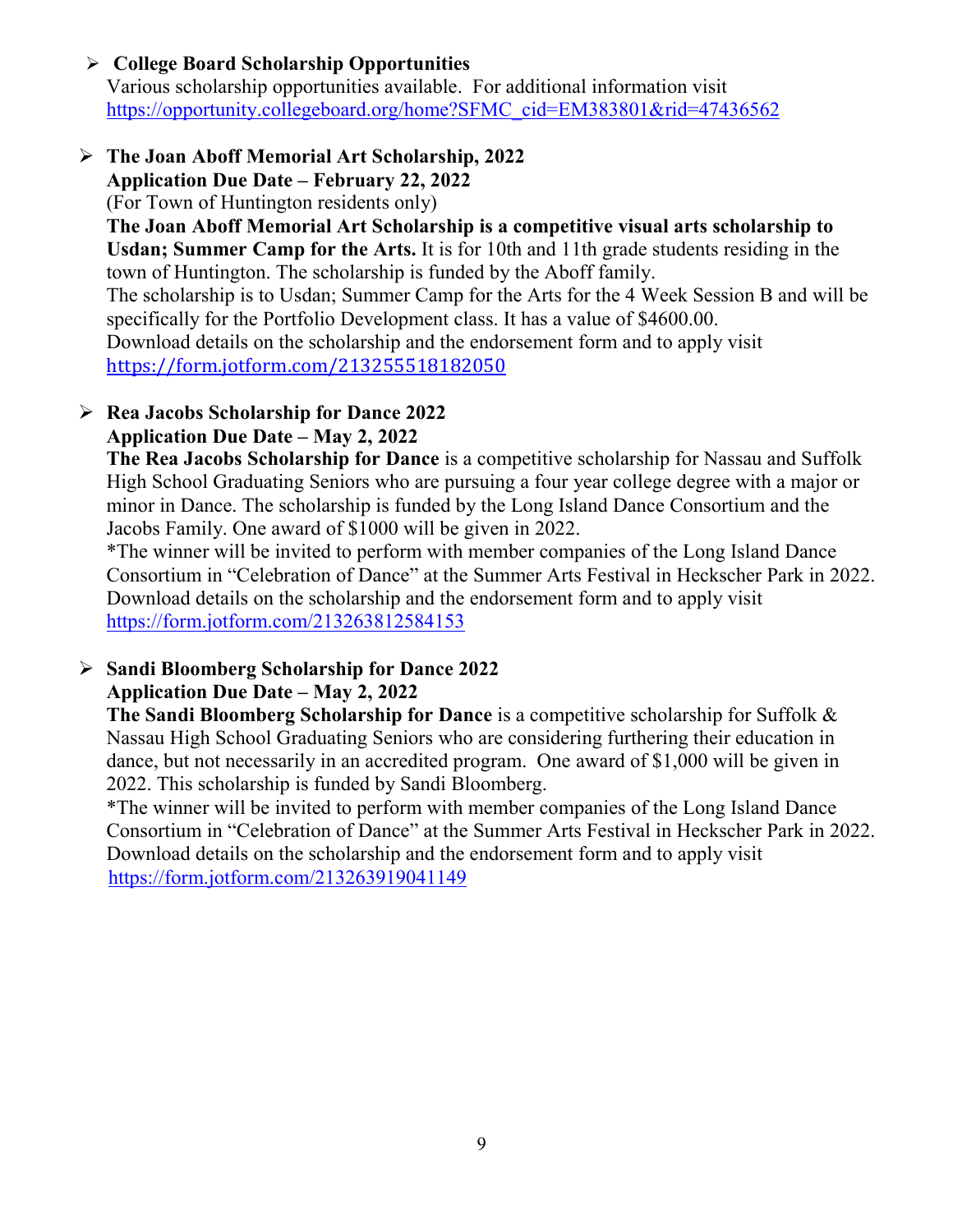# *SUMMER PROGRAMS*

#### **Mercy College Business Honors Program**

Three One-Week Sessions To Choose From June  $26 -$  July 2 July  $10 -$ July  $16$ July  $24$  – July  $30$ 

Rising Seniors can experience college first-hand during this week-long, action packed summer program. Learn about leadership and business careers from an Executive faculty who have worked at top global companies.

For additional information visit [www.mercy.edu/business/leadership/academy](http://www.mercy.edu/business/leadership/academy)

#### **Landmark College**

On-line or On-Campus Programs Offered For additional information visit [www.landmark.edu/summer](http://www.landmark.edu/summer)

#### **Bank of America – Student Leader Program**

This program is for current Juniors and Seniors Work as paid intern at a local nonprofit for eight weeks Attend the weeklong Student Leaders Summit in Washington, DC Develop leadership and career skills Connect with like-minded students from your own community and across the country. Apply from November 1, 2021 through January 28, 2022 Visit [www.bankofamerica.com/studentleaders](http://www.bankofamerica.com/studentleaders) for additional information.

#### **Boston University**

Five pre-college programs – providing rigorous and collaborative college life experiences that will enable students to gain a strong sense of their personal and academic potential. \*High School Honors – (6-week program) \*RISE Internship/Practicum – (6-week program) \*Academic Immersion (AIM) – (3-week program) \*Summer Challenge – (2-week program) \*Summer Preview – (1-week program) For additional information visit [www.bu.edu/summer/highschool](http://www.bu.edu/summer/highschool)

#### **Smith Precollege Programs**

Northampton, MA Summer Science & Engineering College Readiness Women, Gender & Representation Sustainable Futures Creative Writing Priority Deadline 3/1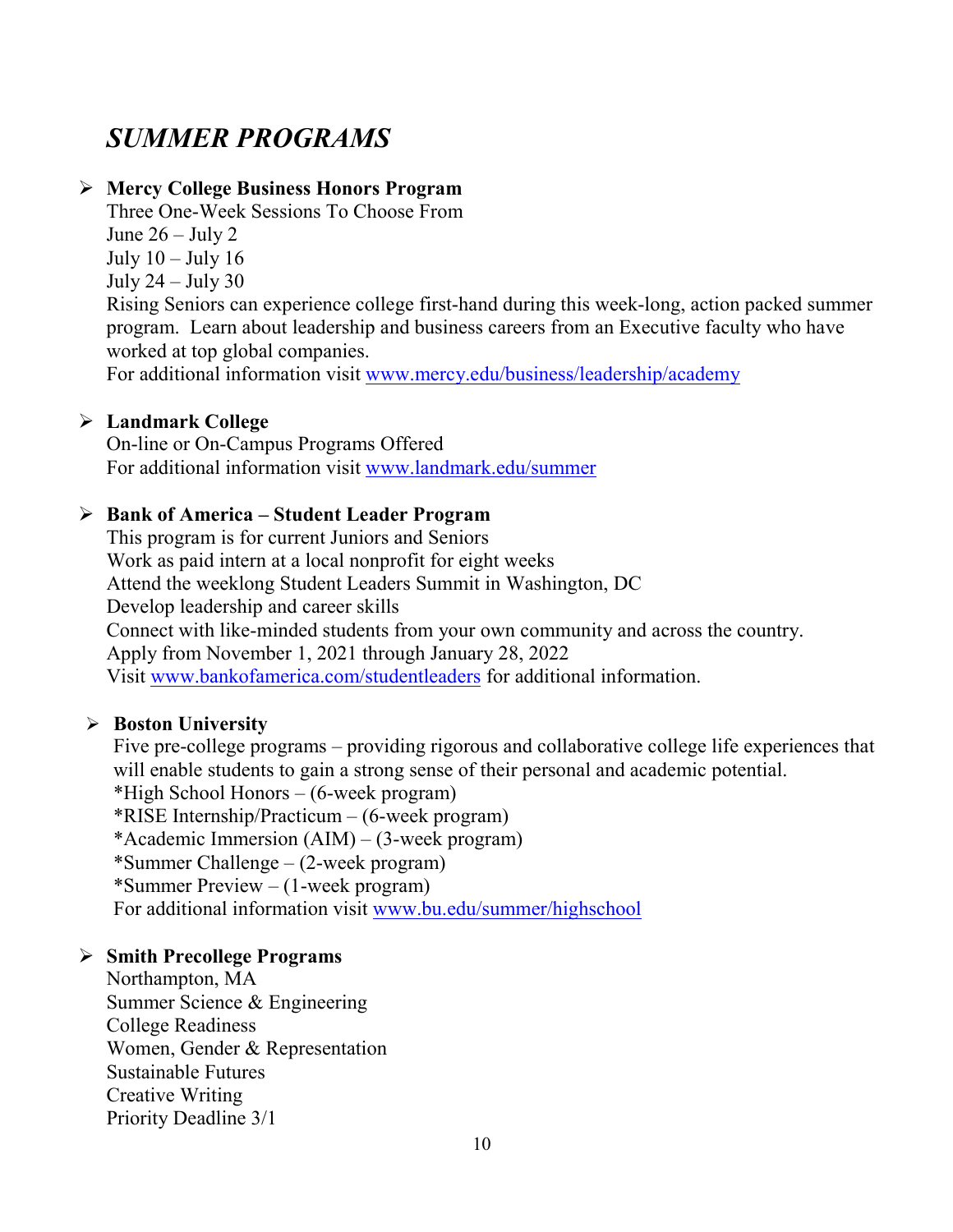To apply visit<https://apply.smith.edu/register/precollege-2022>

#### **University of Chicago**

Immersion, Pre-College Summer Language Institute, Summer College, UChicago Summer Online, One-Week Enrichment, Research in the Biological Sciences (RIBS), Stones and Bones For additional information visit [www.summer.uchicago.edu](http://www.summer.uchicago.edu/)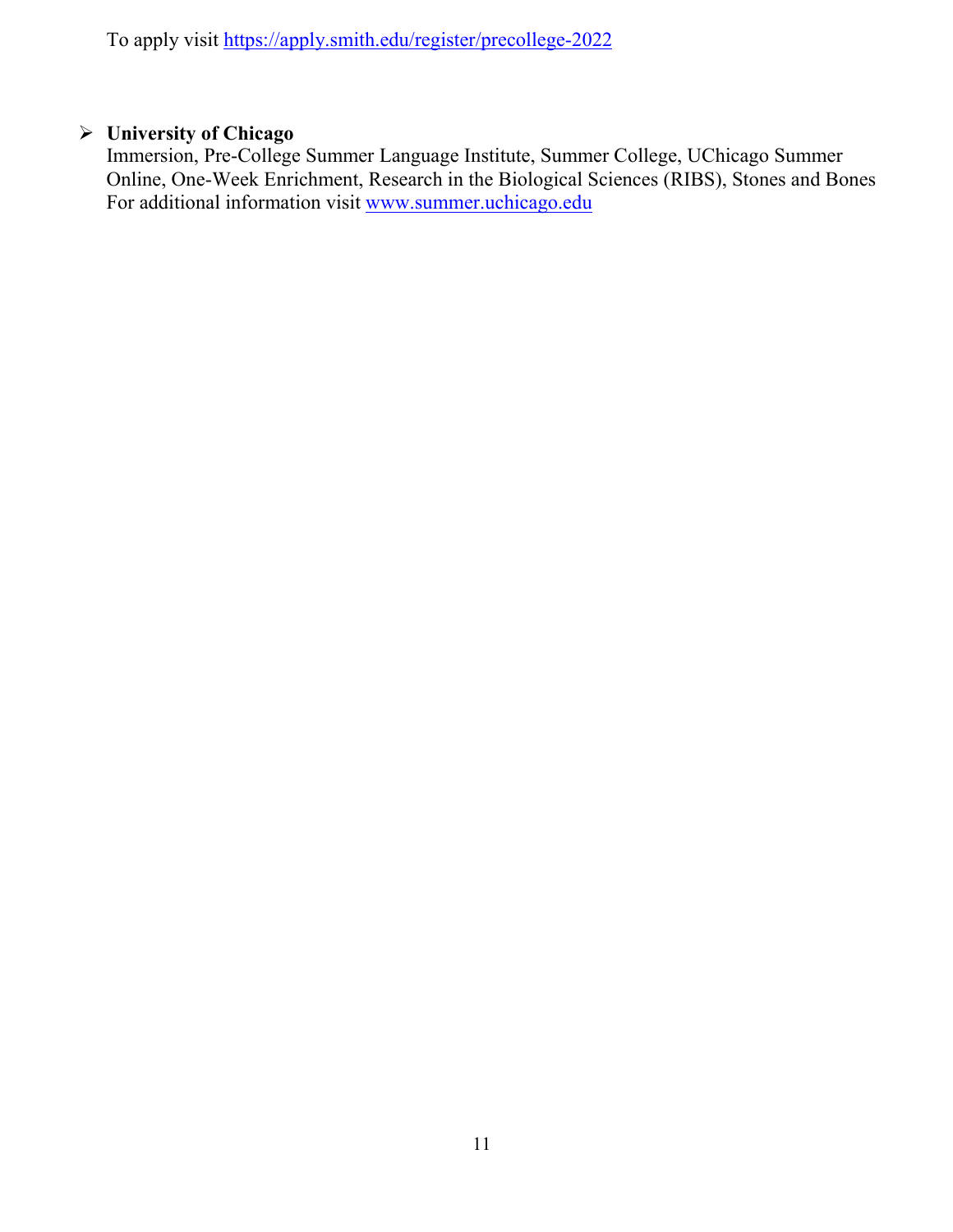

# *La Oficina de Universidad Friday Flyer 21 de Enero de 2022*

#### **Estudiantes de grado 12:**

- Asegúrese de enviar todas las cartas de aceptación de la universidad y becas a la Oficina de la Universidad.
- $\triangleright$  Si desea que sus aceptaciones se publiquen en el tablero de anuncios de I Got In, deberá completar este formulario, <https://forms.gle/JbwMiNtxYA8y8PQN8>
- $\triangleright$  Si no está seguro de sus planes futuros o aún necesita enviar solicitudes para la universidad, ; haga una cita con la Sra. Walsh lo antes posible!
- Únase al aula de Google de College Office lo antes posible si aún no lo ha hecho. El código de la clase es: **gpnvrjt**. Una vez conectado, encontrará una gran cantidad de material a su disposición, desde guías prácticas, videos útiles y documentos, así como una lista de las próximas visitas a universidades virtuales programadas solo para estudiantes de Huntington High School.
- Como recordatorio, asegúrese de registrarse en la cuenta Remind de la Clase de Orientación de 2022 con el código de clase **@ 8d27kc** para que reciba mensajes importantes del Departamento de Orientación. Además, inicie sesión en su cuenta de Naviance y asegúrese de que la dirección de correo electrónico que aparece sea su correo electrónico personal. ¡Su dirección de correo electrónico de HUFSD no es un correo electrónico activo y sin su dirección de correo electrónico personal no recibirá mensajes importantes de Guidance!

#### **Estudiantes de grado 11**:

- Únase al aula de Google de la Oficina de Universidad lo antes posible si aún no lo ha hecho. El código de la clase es: **jilda7q**. Una vez conectado, encontrará una gran cantidad de material a su disposición, desde guías prácticas, videos útiles y documentos, así como una lista de las próximas visitas a universidades virtuales programadas solo para estudiantes de Huntington High School.
- Como recordatorio, asegúrese de registrarse en la cuenta Remind de la Clase de Consejería de 2023 con el código de clase **@mrsbrunon** para que reciba mensajes importantes del Departamento de Consejería. Además, inicie sesión en su cuenta de Naviance y asegúrese de que la dirección de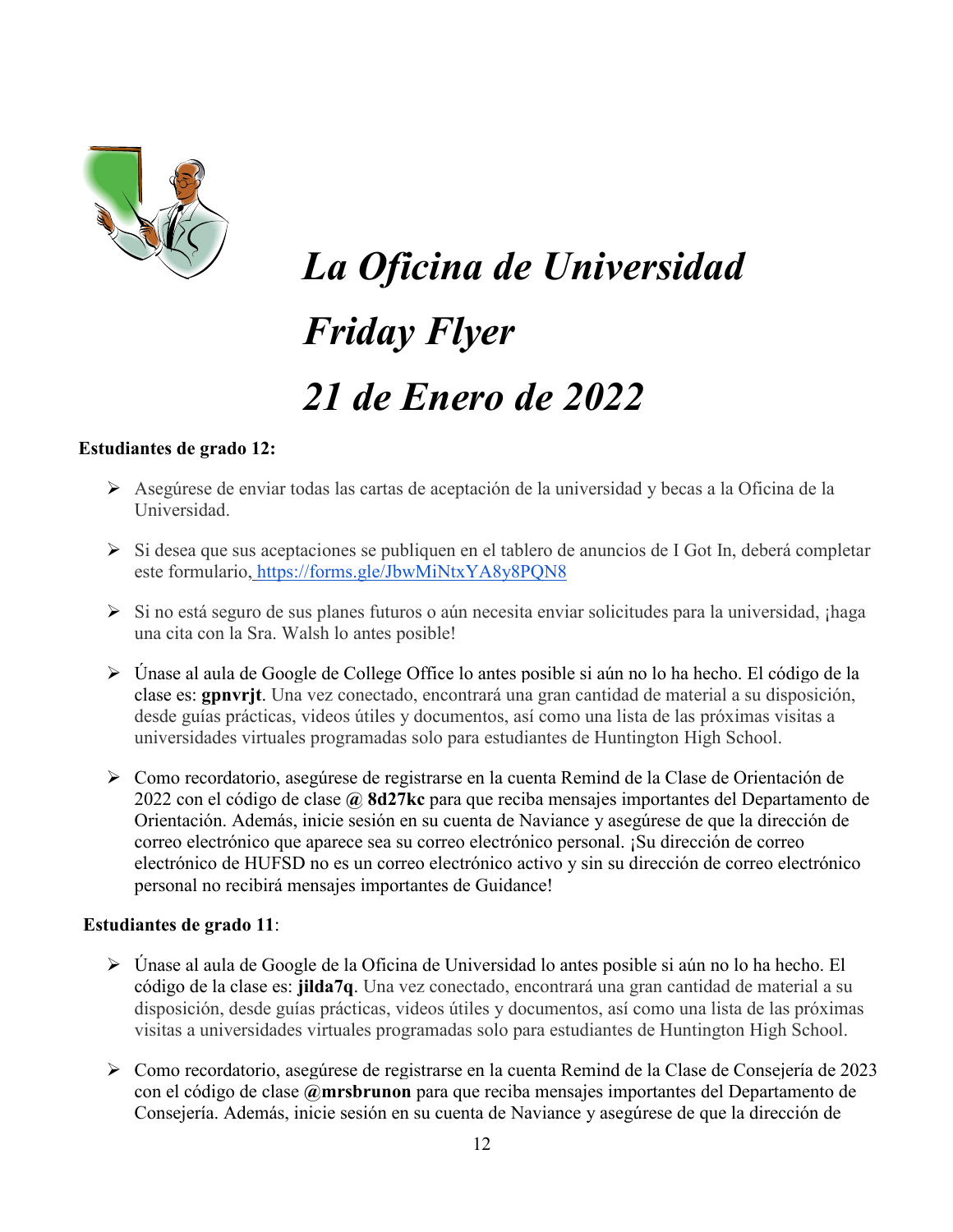correo electrónico que aparece sea su correo electrónico personal. ¡Su dirección de correo electrónico de HUFSD no es un correo electrónico activo y sin su dirección de correo electrónico personal no recibirá mensajes importantes de Guidance!

# *PRÓXIMAS PRUEBAS ESTANDARIZADAS*

# **Fechas de los exámenes SAT y de las pruebas de materias (fechas límite de inscripción)**

| 12 de marzo<br>7 de mayo<br>4 de junio             | inscribirse antes del 11 de febrero (3/1 con el cargo de demora)<br>inscribirse antes del 8 de abril (4/26 con el cargo de demora)<br>inscribirse antes del 5 de mayo (5/25 con el cargo de demora) |  |  |  |  |
|----------------------------------------------------|-----------------------------------------------------------------------------------------------------------------------------------------------------------------------------------------------------|--|--|--|--|
|                                                    | Para registrarse: www.collegeboard.org                                                                                                                                                              |  |  |  |  |
| Fechas de los exámenes ACT (plazos de inscripción) |                                                                                                                                                                                                     |  |  |  |  |
| 12 de febrero                                      | inscríbase antes del 7 de enero (1/21 con el cargo por demora)                                                                                                                                      |  |  |  |  |
| 2 de abril                                         | inscríbase antes del 25 d febrero $(3/11 \text{ con el cargo por demon})$                                                                                                                           |  |  |  |  |
| 11 de junio                                        | inscríbase antes del 6 de mayo (5/20 con el cargo por demora)                                                                                                                                       |  |  |  |  |
| 16 de julio                                        | inscríbase antes del 17 de junio (6/4 con el cargo por demora)                                                                                                                                      |  |  |  |  |

\*\*\* No ACT de julio disponible en NY \*\*\*

Para registrarse: [www.actstudent.org](http://www.actstudent.org/)

# *Visitas Virtuales del Representante de Admisión de la Universidad*

Se le alientan a los estudiantes de grados 11 y 12 con interés en cualquiera de las siguientes universidades a registrarse para la reunión de admisión virtual que será organizada por el consejero de admisión de la universidad. Simplemente inicie sesión en su cuenta de Naviance y desplácese por la lista de universidades en la sección Novedades. Haga clic en más información y luego regístrese (esquina superior derecha). Una vez registrado, recibirá un correo electrónico de recordatorio cinco días antes de la reunión virtual. Los estudiantes que no se preinscriban aún pueden asistir a la reunión virtual. El código de la reunión (a través de ZOOM o Google Meet, según la preferencia de la universidad) estará disponible 15 minutos antes de la reunión y se puede encontrar en Naviance, siguiendo los pasos anteriores.

| Date    | <b>Start</b>      | End<br>______     | College                                        |
|---------|-------------------|-------------------|------------------------------------------------|
| 1/26/22 | $5:00 \text{ pm}$ | $5:45 \text{ pm}$ | Moravian University                            |
| 1/31/22 | $5:00$ om         | 5:45pm            | Academia de las Fuerzas Aereas de los E.E.U.U. |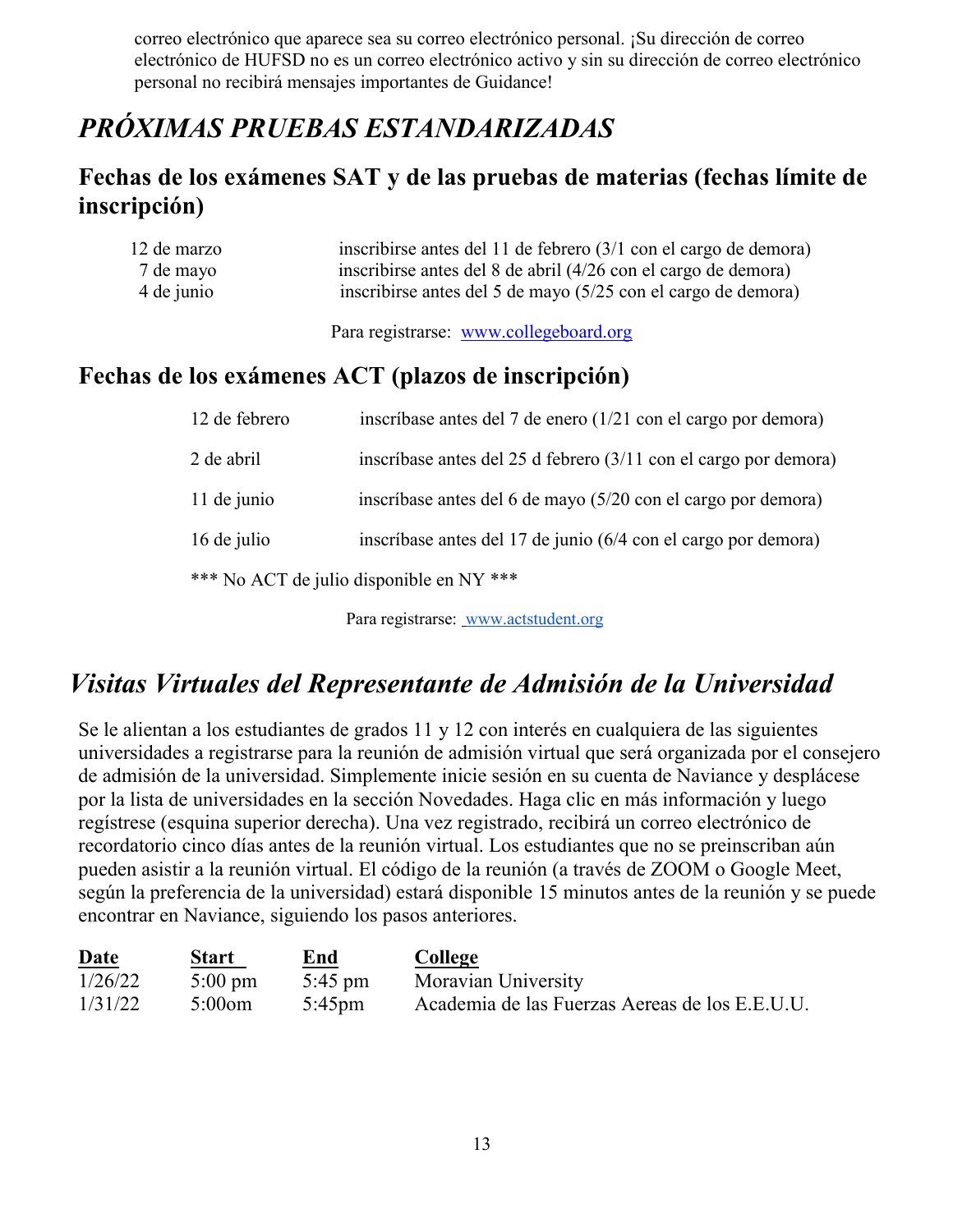# *SESIONES INFORMATIVAS*

# • **SUNY Upstate Virtual Info Sessions**

Terapia de Radiacion, UltraSound, Ciencias de Laboratorio Clinico, Respiratory Therapy, Medical Imaging/Radiology, Virtual RN, Virtual Upstate Native Pre-Admission Workshop, Physical Therapy, 3+3 Doctor of Physical Therapy, Medical School Advisement Session For dates and additional information visit<https://engage.upstate.edu/portal/virtual-events>

# • **University of Massachusetts – Boston**

Dias de vistazo – Casi todos los sábados durante el semestre de otoño y sesiones de información/recorridas del campus durante la semana Para información adicional visite<https://admissions.umb.edu/freshman-students>

# **Universidad de Chicago**

Sesiones informativas virtuales y en persona Visitas virtuales y en persona Para obtener información adicional, visite <https://collegeadmissions.uchicago.edu/visit>

# **Tulane University at Nassau County Museum of Art**

Hay muchos programas disponibles. Para información adicional visite <https://admission.tulane.edu/virtual-visiting>

# **The Cooper Union**

Irwin S. Chanin Escuela de Arquitectura Escuela de Arte Albert Nerken Escuela de Ingeniería Ofertas de varias fechas y programas. Para información adicional visite [www.connect.cooper.edu/portal/cooper-events](http://www.connect.cooper.edu/portal/cooper-events)

# **UMass Lowell**

Casa Abierta Explorativa Vrtual Miércoles, 1/26 Visite<https://go.uml.edu/register/virtual-open-house-january> para registrarse

# **St. John Fisher College**

Sabado, 22 de Enero Para información adicional visite<https://go.sjfc.edu/visitfisher>

# **Niagara University**

Hay muchas casas abiertas y varios programas disponibles en persona o en línea. Para una lista completa visite [https://apply.niagara.edu/portal/admission](https://apply.niagara.edu/portal/admission-events?utm_source=slate&utm_medium=email&utm_campaign=usnews_hs_email)[events?utm\\_source=slate&utm\\_medium=email&utm\\_campaign=usnews\\_hs\\_email](https://apply.niagara.edu/portal/admission-events?utm_source=slate&utm_medium=email&utm_campaign=usnews_hs_email)

#### **Roger Williams University – Noche de Primer Vuelo a la Universidad – En línea** Talleres para los estudiantes de primera generación a la Universidad será llevado a cabo mensualmente a las 6:30pm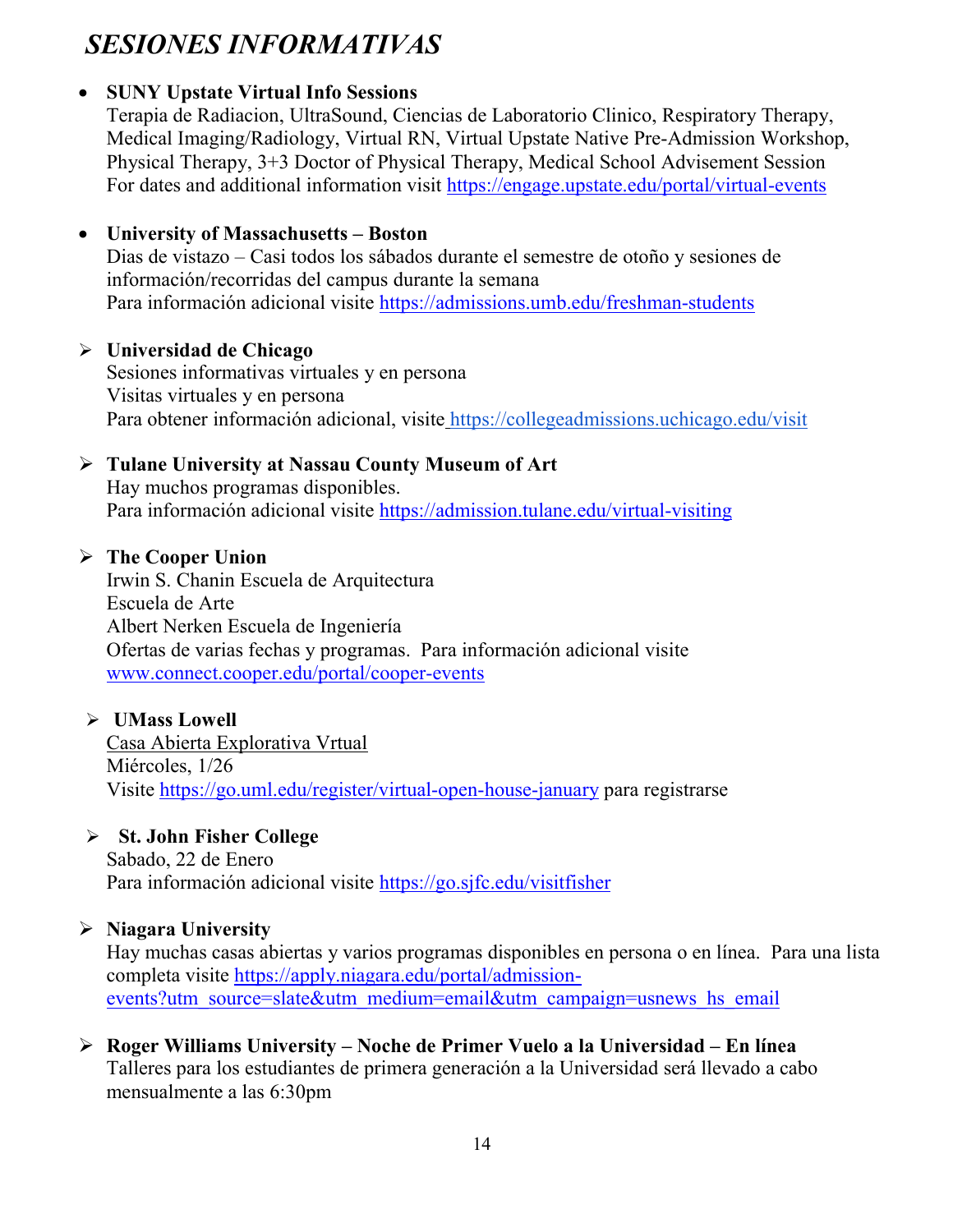Para información adicional visite

[https://connect.rwu.edu/portal/first\\_in\\_family?pid=8FzCMxIJjgs2V2gF\\_94b2BOsPQevyYezsa](https://connect.rwu.edu/portal/first_in_family?pid=8FzCMxIJjgs2V2gF_94b2BOsPQevyYezsatZy0oYaxrOd7cG3NNvSSzyxA9gXdoYJN6B95EuEVDdnm0mBMSk5Q) [tZy0oYaxrOd7cG3NNvSSzyxA9gXdoYJN6B95EuEVDdnm0mBMSk5Q](https://connect.rwu.edu/portal/first_in_family?pid=8FzCMxIJjgs2V2gF_94b2BOsPQevyYezsatZy0oYaxrOd7cG3NNvSSzyxA9gXdoYJN6B95EuEVDdnm0mBMSk5Q)

- **Five Towns College – Casa Abierta Virtual** Miercoles, 2/9 7:00 pm Para responder visite [www.ftc.edu/rsvp/](http://www.ftc.edu/rsvp/)
- **Smith College Sesiones Informativas Virtuales via Zoom** Cada Segundo Martes del Mes 6:00pm – 7:00pm Para inscribirse visite<https://apply.smith.edu/register/PrecollegeConnection>

# *EXCURSIONES VIRTUALES AL CAMPUS UNIVERSITARIO*

- $\triangleright$  Muchas universidades se han registrado en los siguientes sitios web para ofrecer a los estudiantes y sus familias recorridos virtuales por el campus. ¡Asegúrate de echarles un vistazo!
	- o [www.campustours.com](http://www.campustours.com/)
	- o [www.youvisit.com](http://www.youvisit.com/)
	- o [www.ecampustours.com](http://www.ecampustours.com/)

# *FERIAS UNIVERSITARIAS / PROGRAMAS ESPECIALES*

 **The Princeton Review Tutoría y Preparación para los exámenes de SAT and ACT y AP**  Los exámenes de SAT and ACT están a la vuelta de la esquina. No se pierda esta oportunidad para inscribirse a los cursos de preparación virtuales por medio de nuestra relación con The Princeton Review.

 \*Para el horario complete de cursos, visite [www.princetonreview.com/huntingtonhs](http://www.princetonreview.com/huntingtonhs) o llame (800) 2REVIEW.

Los estudiantes de Huntington High School recibirán un 30% de descuento para TODOS los cursos, incluyendo los cursos de AP, SAT and ACT.

#### **Examen de práctica de Huntington Learning Center ACT / SAT - Durante el Día de Martin Luther King**

Lunes, 1/17 de 12:00 p.m. a 3:30 pm - cada examen de 3 horas \$ 75.00 (normalmente \$ 195.00) Huntington Learning Center de East Northport Para hacer reservación, llame al 631-462-6940 o correo electrónico ntc@hlcmail.com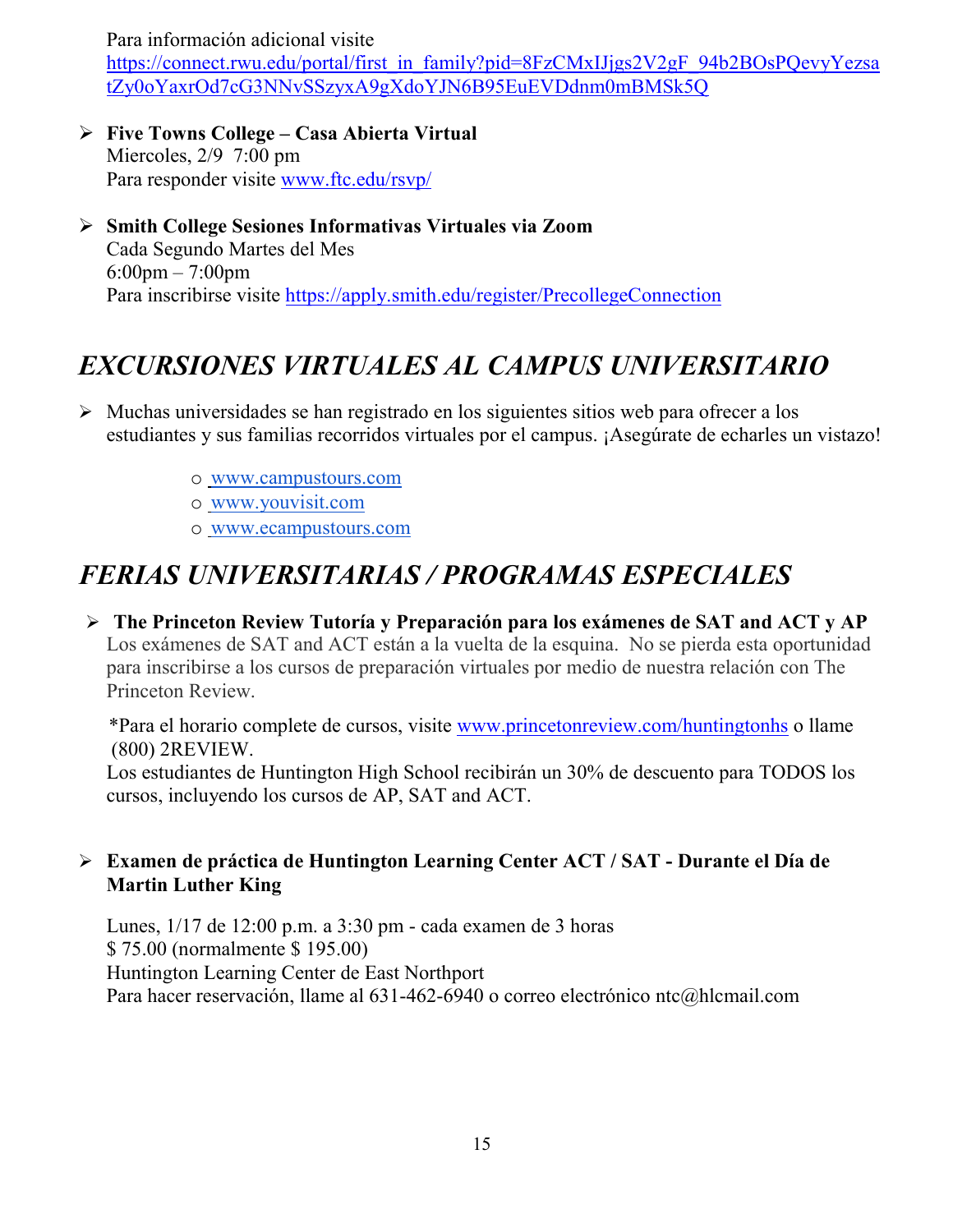#### **Feria del Ano de Pausa a la Universidad EE.UU.**

Conéctese con proveedores del programa, consejeros, graduados, y representantes de admisión de Universidad en modo virtual y en persona para aprender todo que necesita saber acerca del ano de pausa a la universidad, incluyendo becas.

Verifique el enlace para información adicional, [https://www.gooverseas.com/gap-year/usa](https://www.gooverseas.com/gap-year/usa-fairs/schedule)[fairs/schedule](https://www.gooverseas.com/gap-year/usa-fairs/schedule)

Eventos serán programados desde el 11 de enero al 1 de febrero.

#### **Savannah College of Art and Design**

Talleres Virtuales:

· 21 de Enero, 4:00 p.m.: desde el estado a la pantalla: Los Elementos Dramáticos Regístrese por media de,<https://admission.scad.edu/forms/workshopDay?evtId=27734> 28 de Enero a las 4:00 p.m. Vista previa del negocio de la industria de la belleza y las fragancias

Regístrese a través de, <https://admission.scad.edu/forms/workshopDay?evtId=27735>

· Vea una lista completa de los próximos talleres virtuales de SCAD y chats en línea:

<https://www.scad.edu/admission/admission-events-near-you?tab=2>

#### **Beca Rea Jacobs para Danza 2022**

Historial de solicitud - 2 de mayo de 2022

La Beca Rea Jacobs para Danza es una beca competitiva para graduados de grado 12 de escuelas en Nassau y Suffolk que están cursando un título universitario de cuatro años con danza grande o pequeña. La beca está financiada por el Long Island Dance Consortium y la familia Jacobs. Se otorgará un premio de \$ 1000 en 2022.

\* Se invitará al ganador a unirse a los miembros de Long Island Dance Umbrella Celebration of Dance en la Exposición de Arte de Verano de Heckscher Park en 2022. <https://form.jotform.com/213263812584153>

#### **Beca Sandi Bloomberg para Danza 2022**

Fecha de solicitud - 2 de mayo de 2022

La Beca Sandi Bloomberg para Danza es una beca competitiva para estudiantes del último año de Suffolk & Nassau High School que están considerando continuar su educación en danza, pero no necesariamente en un programa acreditado. Se otorgará un premio de \$ 1,000 en 2022. Esta beca está financiada por Sandi Bloomberg. \* Se invitará al ganador a presentarse con compañías miembro del Long Island Dance Consortium en la "Celebración de la danza" en el Summer Arts Festival en Heckscher Park en 2022. Descargue los detalles de la beca y el formulario de respaldo y para postularse visite **[https: / /form.jotform.com/213263919041149](https://form.jotform.com/213263919041149)**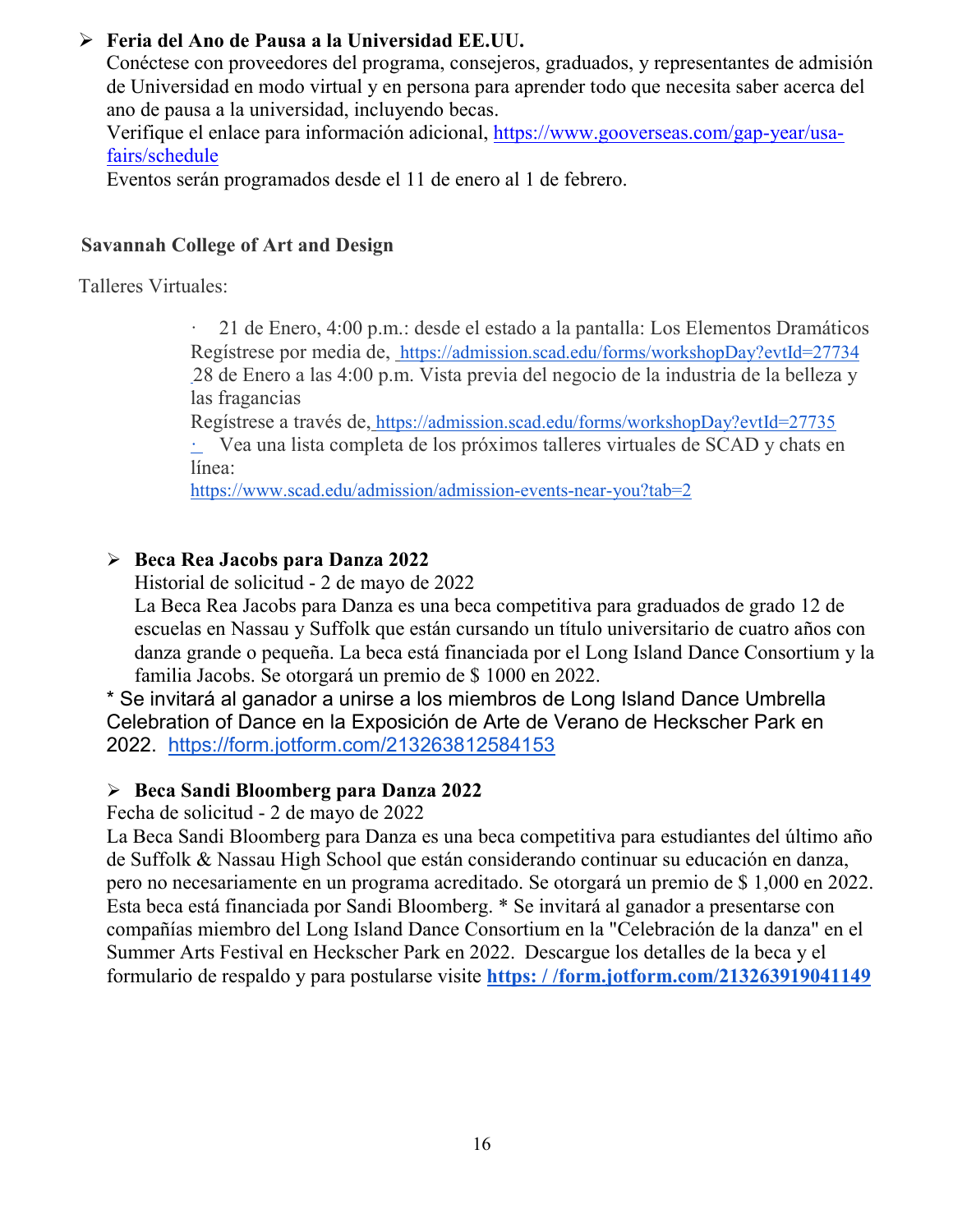#### **Boston University**

Cinco programas preuniversitarios: brindan experiencias de vida universitaria rigurosas y colaborativas que permitirán a los estudiantes obtener un fuerte sentido de su potencial personal y académico.

- \* Honores de la escuela secundaria (programa de 6 semanas)
- \* Pasantía / Práctica RISE (programa de 6 semanas)
- \* Inmersión académica (AIM) (programa de 3 semanas)
- \* Desafío de verano (programa de 2 semanas)
- \* Vista previa de verano (Programa de 1 semana)

Para obtener información adicional, visite [www.bu.edu/summer/highschool](http://www.bu.edu/summer/highschool)

#### **Saint Leo University**

Sábado, 29 de Enero 10:00am – 1:00pm Regístrese visitando: [https://saintleo.secure.force.com/events/targetX\\_eventsb\\_\\_events?\\_\\_hstc=248824664.436c338](https://saintleo.secure.force.com/events/targetX_eventsb__events?__hstc=248824664.436c3381f4bd8068c6a594e894104305.1575996348829.1642429008566.1642455008961.1443&__hssc=248824664.1.1642455008961&__hsfp=1332354656#/esr?eid=a1S1M000009Y7ZBUA0) [1f4bd8068c6a594e894104305.1575996348829.1642429008566.1642455008961.1443&\\_\\_hss](https://saintleo.secure.force.com/events/targetX_eventsb__events?__hstc=248824664.436c3381f4bd8068c6a594e894104305.1575996348829.1642429008566.1642455008961.1443&__hssc=248824664.1.1642455008961&__hsfp=1332354656#/esr?eid=a1S1M000009Y7ZBUA0) [c=248824664.1.1642455008961&\\_\\_hsfp=1332354656#/esr?eid=a1S1M000009Y7ZBUA0](https://saintleo.secure.force.com/events/targetX_eventsb__events?__hstc=248824664.436c3381f4bd8068c6a594e894104305.1575996348829.1642429008566.1642455008961.1443&__hssc=248824664.1.1642455008961&__hsfp=1332354656#/esr?eid=a1S1M000009Y7ZBUA0)

### **Pennsylvania College of Technology**

28 de Enero 5 y 25 de Febrero 19 de Marzo 3 y 22 de Abril Para informacion adicional visite [www.pct.edu/openhouse](http://www.pct.edu/openhouse)

#### **Niagara University**

Hay muchas fechas de casas abiertas y varios programas disponibles en persona y en línea. Para una lista completa visite:<https://www.niagara.edu/openhouse>

#### **Plymouth State University**

Sabado 12 de Febrero Para informacion adicional visite [www.Plymouth.edu/visit](http://www.plymouth.edu/visit)

#### **28 Recorrida Anual de las Universidades Históricamente para Estudiantes de Descendencia Negra – virtual**

26 de enero a las 7:00 p.m. Universidades invitadas - Universidad Clark Atlanta, Universidad del Estado de Delaware, Elizabeth City Estado, Universidad de Hampton, Howard University, Johnson C. Smith, de la Universidad de Lincoln, Morehouse College, Morgan State University, Norfolk State University, North Carolina Central, Spelman College, Tuskegee University, University MD Eastern Shore, Virginia State University

Registro visita <http://bit.ly/NACHBCUTOUR22>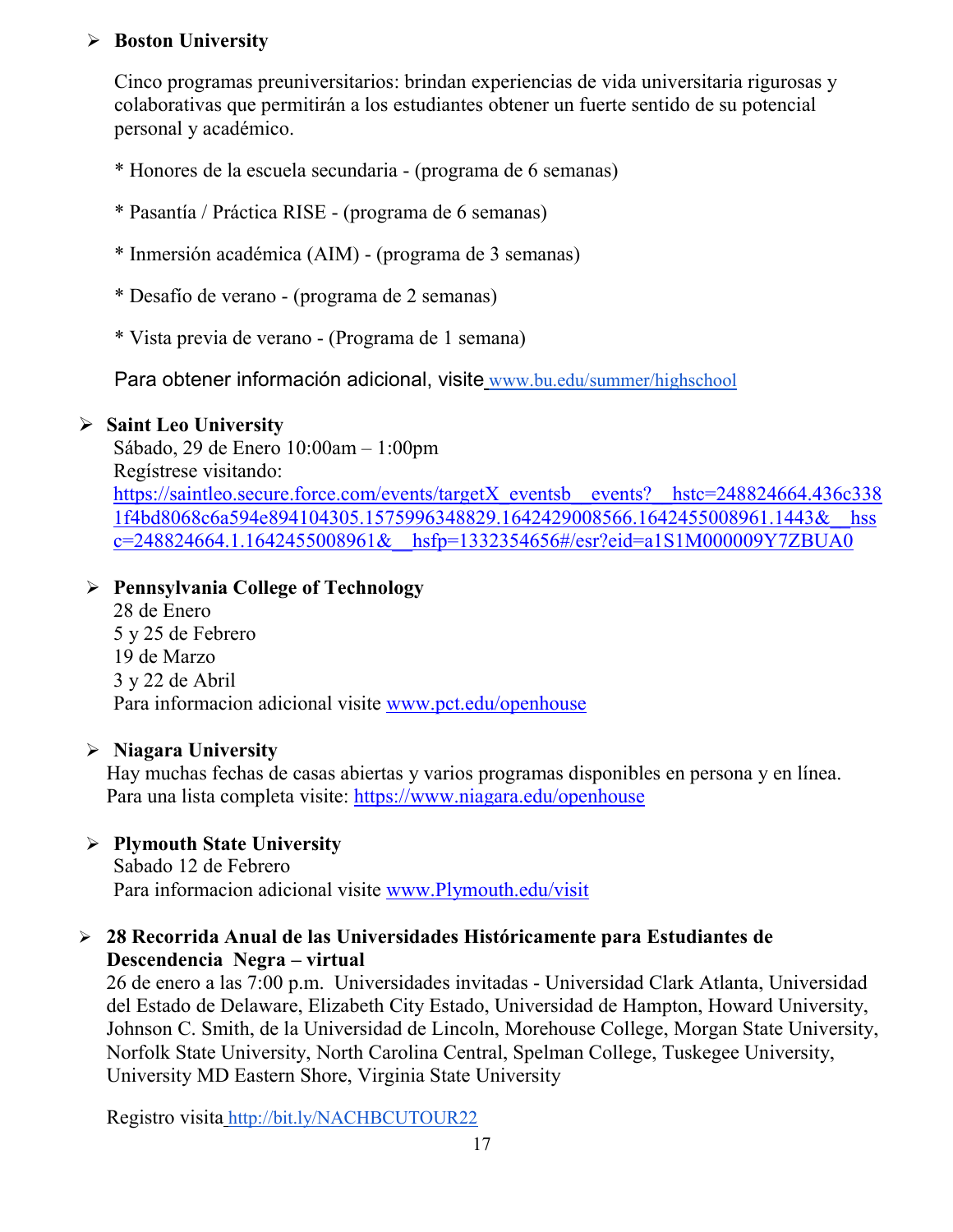#### **Louisiana State University**

En persona / Decisión instantánea Noches

1/26, 1/31, 2/1 comienzo a las 5 pm CST y terminando a las 7 pm CST

exención de cuotas para cualquier persona que se registre

en correo electrónico a [radney1@lsu.edu](mailto:radney1@lsu.edu) o información adicional llame 585-355-7973

# *Air Force Reserve Officer Training Corps – Dia de Simulacro 2022*

*Día del Presidente, 21 de febrero*

*Para obtener información adicional, comuníquese con det536af@clarkson.edu o bdavis@clarkson.edu*

# *¿Qué SUNY eres?*

Los estudiantes y las familias están invitados a unirse al personal del Centro de bienvenida de SUNY en la ciudad de Nueva York para una sesión de información grupal. ¡Tendrá la oportunidad de explorar la Universidad Estatal de Nueva York: los campus, los programas académicos, el proceso de solicitud y admisión, la asistencia financiera, la Beca Excelsior y más!

Varias fechas programadas de abril a junio.

Regístrese a través de*, [https://engage.suny.edu/portal/which\\_suny](https://engage.suny.edu/portal/which_suny)*

### **Talleres Virtuales:**

- Jueves, 3 de Febrero, 5:30pm [https://engage.suny.edu/portal/how\\_to\\_apply?id=f9c2d7f2-e991-49de-bc1e-](https://engage.suny.edu/portal/how_to_apply?id=f9c2d7f2-e991-49de-bc1e-9937da9de9ae)[9937da9de9ae](https://engage.suny.edu/portal/how_to_apply?id=f9c2d7f2-e991-49de-bc1e-9937da9de9ae)
- Jueves, 17 de Febrero, 5:30pm [https://engage.suny.edu/portal/how\\_to\\_apply?id=afb79ff6-57c4-4d56-8eb2-](https://engage.suny.edu/portal/how_to_apply?id=afb79ff6-57c4-4d56-8eb2-26e72c7443e1) [26e72c7443e1](https://engage.suny.edu/portal/how_to_apply?id=afb79ff6-57c4-4d56-8eb2-26e72c7443e1)

# *AYUDAS FINANCIERAS / BECAS*

# *PERFIL CSS (DISPONIBLE 10/1/2021)*

 Si una de sus universidades requiere el perfil CSS, debe completar el perfil en línea a través d[e](http://www.collegeboard.org/) [www.cssprofile.collegeboard.org.](http://www.collegeboard.org/) El perfil ayuda a las universidades a otorgar becas y subvenciones privadas. Solo se puede acceder al perfil en línea.

# *Solicitud gratuita FAFSA de ayuda federal para estudiantes (DISPONIBLE 10/1/2021)*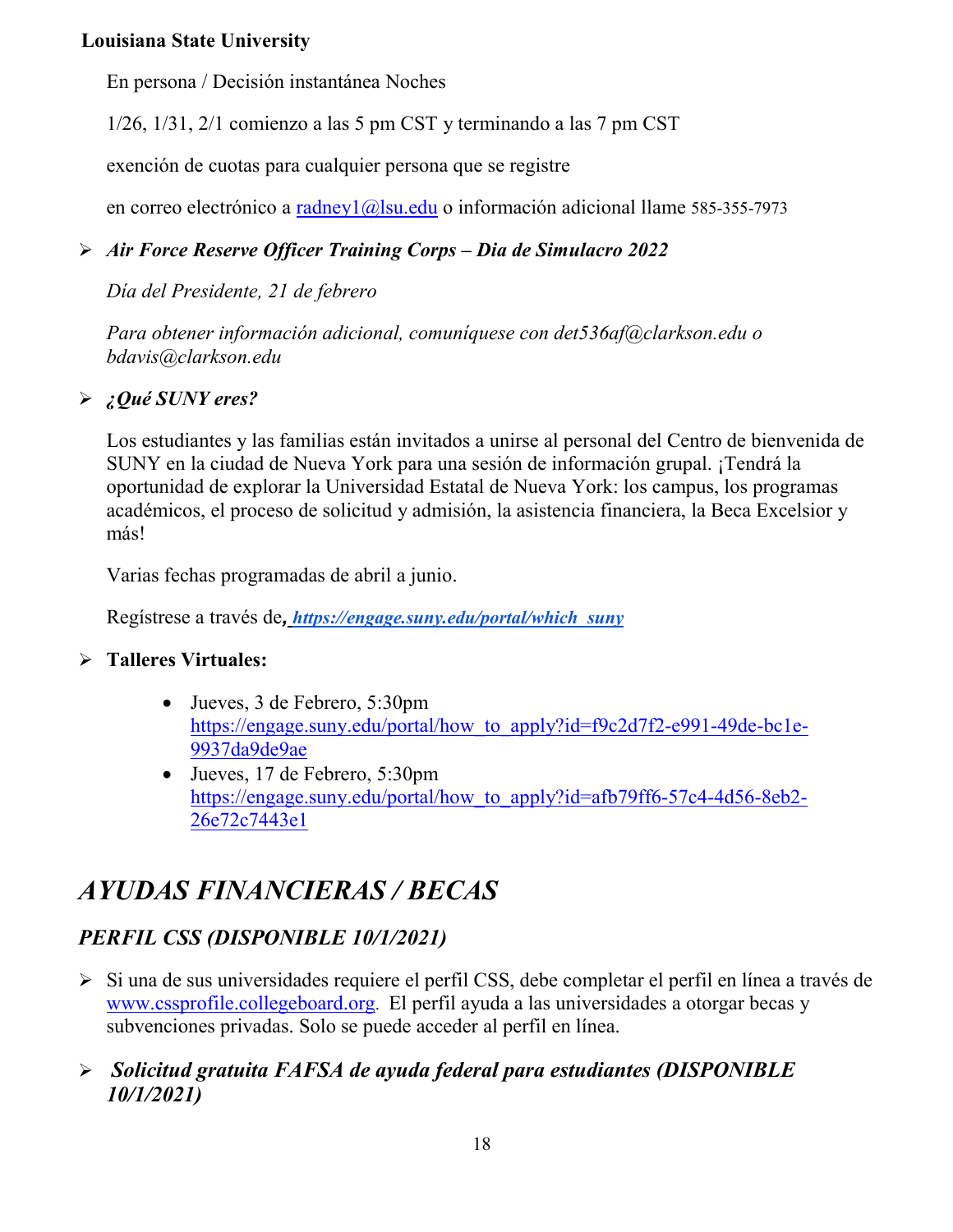- La FAFSA es el formulario utilizado por todas las facultades de dos y cuatro años, universidades y escuelas profesionales para la concesión desde [ayuda federal para](http://studentaid.ed.gov/students/publications/student_guide/2010-2011/english/typesofFSA_grants.htm)  [estudianteslas ayudas](http://studentaid.ed.gov/students/publications/student_guide/2010-2011/english/typesofFSA_grants.htm) y la mayoría estatales y universitarias. Los estudiantes deben presentar su solicitud lo antes posible en línea a través de [www.studentaid.gov.](http://www.studentaid.gov/)
- ¡Regístrese para obtener su **número de identificación de Ayuda Federal para Estudiantes AHORA! Tanto los estudiantes como los padres deben tener una identificación FSA**. Visita [www.studentaid.gov/fsa-id/sign-in/landing](http://www.studentaid.gov/fsa-id/sign-in/landing) para hacerlo.

#### **Scholarships.com**

Regístrese hoy en [www.scholarships.com](http://www.scholarships.com/) para recibir **GRATUITA sobre** información becas

#### **Fastweb.com**

Regístrese hoy en [www.fastweb.com](http://www.fastweb.com/) para recibir **GRATUITA sobre** información becas.

#### **Mis dólares universitarios**

Regístrese hoy en [www.mycollegedollars.com](http://www.mycollegedollars.com/) para recibir **GRATUITA sobre** información becas.

#### **Becas**

Visite los sitios web a continuación para conocer las oportunidades de becas:

[www.connections101.com](http://www.connections101.com/)

[www.scholarships4students.com](http://www.scholarships4students.com/)

[www.fastweb.com](http://www.fastweb.com/)

[www.scholarshipexperts.com](http://www.scholarshipexperts.com/)

[www.scholarships.com](http://www.scholarships.com/)

[www.finaid.org](http://www.finaid.org/)

#### **SUNY Sesiones Informativas de Ayuda Financiera**

Se invita a los futuros estudiantes y familias a unirse a SUNY para un taller en línea que brindará información detallada sobre la solicitud de ayuda financiera y el proceso de concesión. Los consejeros de ayuda financiera revisarán el costo de asistencia y explorarán los tipos de ayuda financiera disponibles, incluida la Beca Excelsior. Durante la sesión, podrá enviar sus preguntas a través del chat en vivo. Se llevarán a cabo varios talleres durante la primavera, de enero a mayo. Regístrese a través de[,](https://engage.suny.edu/portal/financial_aid_sessions_virtual)

[https://engage.suny.edu/portal/financial\\_aid\\_sessions\\_virtual](https://engage.suny.edu/portal/financial_aid_sessions_virtual)

#### **SUNY Talleres de Completar la FAFSA**

Talleres Virtuales:

• Martes, 8 de Febrero, 6pm <https://engage.suny.edu/register/?id=4e3816c5-8272-49af-a308-d3a0123d5a16>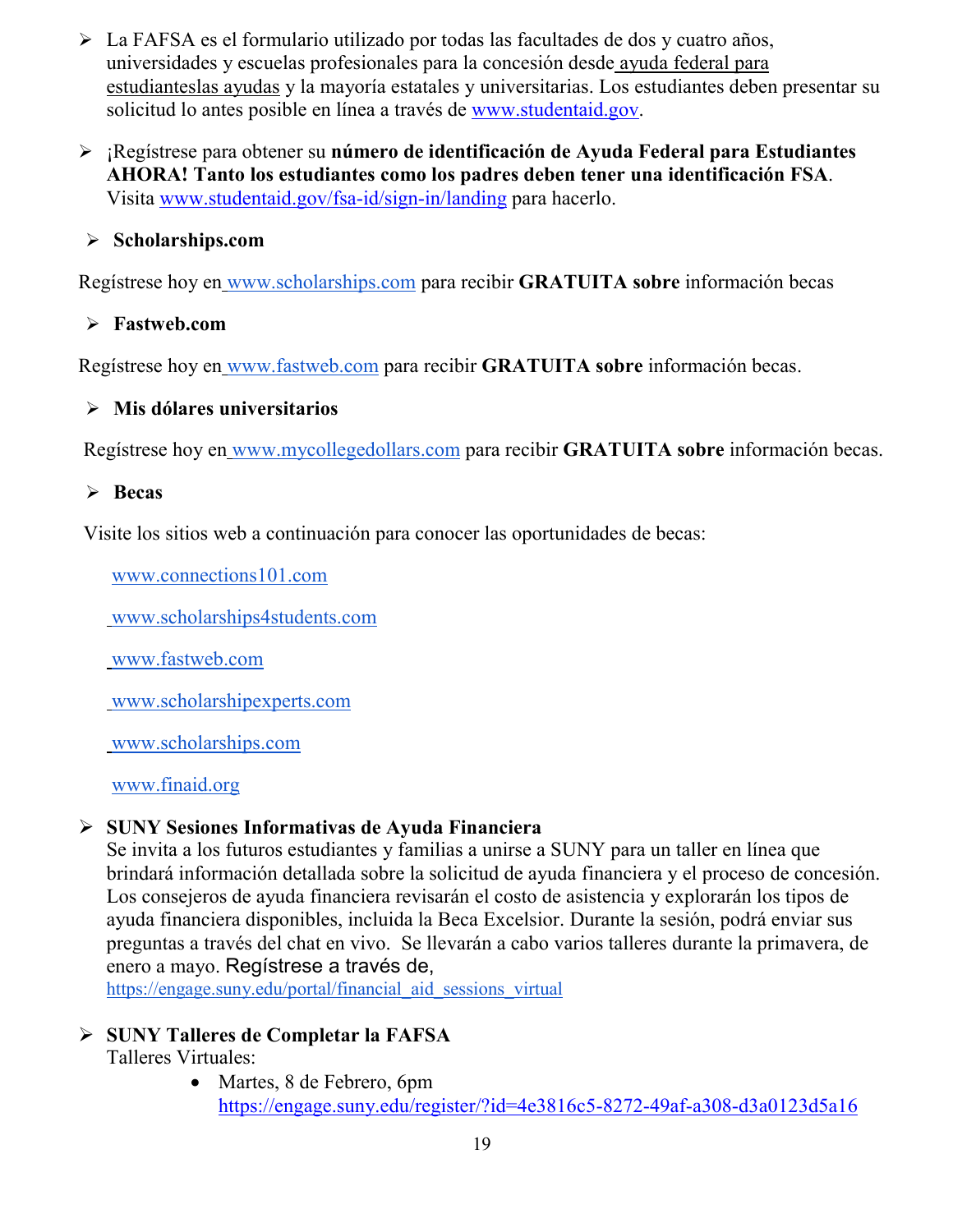• Martes, 1 de Marzo, 6pm <https://engage.suny.edu/register/?id=d2f6b5f6-4adc-49a1-ba6b-d7a85eaaa3b8>

#### **SUNY EOP Taller de Llenar la Solicitud**

Talleres Virtuales:

- Martes 25 de Enero.6pm <https://engage.suny.edu/register/?id=68b69f20-f69c-4dd1-beb5-15186c91361b>
- Martes, 8 de Febrero, 6pm <https://engage.suny.edu/register/?id=e628a859-c7c9-4000-b2ec-8897ae69443a>
- Lunes, 28 de Febrero, 6pm <https://engage.suny.edu/register/?id=fd58e43d-692d-49d8-ba3f-83e140af281c>
- Martes, 22 de Marzo, 6pm <https://engage.suny.edu/register/?id=251f06b6-17be-4f22-8ea0-b4b59f1c0e25>

#### **Premios NYS Regents para hijos de veteranos fallecidos y discapacitados**

Proporciona \$ 450 por año a los estudiantes cuyos padres sirvieron en las Fuerzas Armadas de los EE. UU. Durante períodos específicos de guerra o emergencia nacional y, como resultado del servicio, murieron, sufrieron un 40% o más discapacidad, fue clasificado como desaparecido en acción o fue prisionero de guerra. El veterano debe ser residente del estado de Nueva York o haber sido residente del estado de Nueva York en el momento de la muerte o ser clasificado como desaparecido en acción. Para obtener información adicional, visit[e](https://www.hesc.ny.gov/pay-for-college/military-corner.html) <https://www.hesc.ny.gov/pay-for-college/military-corner.html>

### **Incentivo y Tributo de Reconocimiento Mejorado Militar (MERIT) del Estado de Nueva York**

Beca de Incentivo y Tributo de Reconocimiento Mejorado Militar (MERIT) proporciona ayuda financiera a los hijos, cónyuges y dependientes financieros de miembros de las Fuerzas Armadas de los Estados Unidos o milicias organizadas por el estado que, en cualquier momento en o después del 2 de agosto de 1990, mientras eran residentes del estado de Nueva York, murieron o quedaron grave y permanentemente discapacitados mientras realizaban sus deberes militares, ya sea en combate o no. Para obtener información adicional, visit[e](https://www.hesc.ny.gov/pay-for-college/military-corner.html) <https://www.hesc.ny.gov/pay-for-college/military-corner.html>

### **Programa de incentivos STEM del estado de Nueva York**

Proporciona una beca de matrícula completa de SUNY o CUNY para el 10 por ciento de los mejores estudiantes de la escuela secundaria del estado de Nueva York si persiguen un título de STEM y trabajan en un campo de STEM en el estado de Nueva York durante 5 años. Para obtener información adicional, visite [www.hesc.ny.gov](http://www.hesc.ny.gov/)

#### **Ayuda para la educación de maestros del estado de Nueva York para la educación universitaria y superior (TEACH) Subvención**

Subvenciones de hasta \$ 4,000.00 por año para estudiantes a cambio de servicios en escuelas primarias o secundarias públicas o privadas que atienden a estudiantes de familias de bajos ingresos.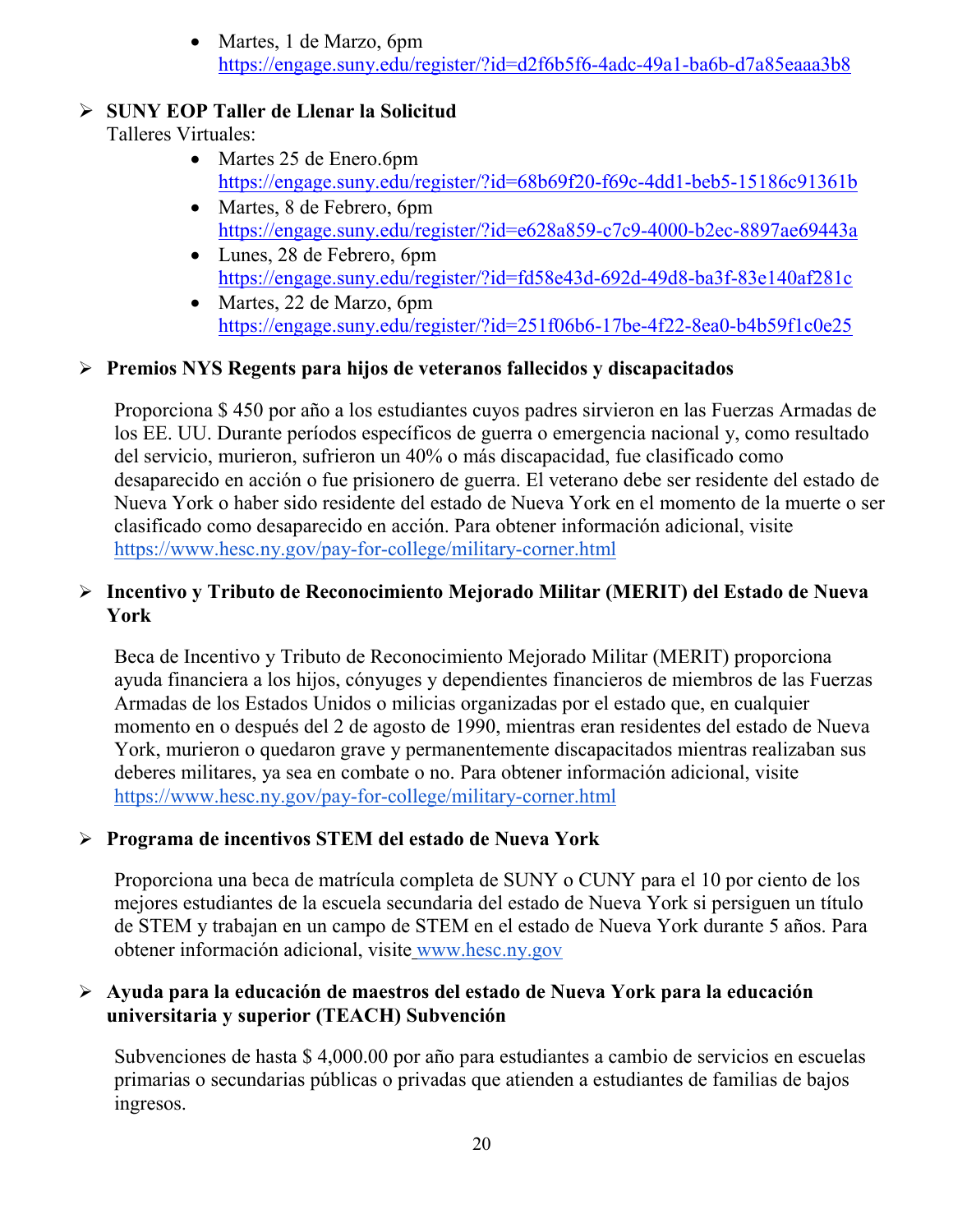Para más información visite [www.hesc.ny.gov](http://www.hesc.ny.gov/) 

### **Programa de asistencia para la matrícula del estado de Nueva York (TAP)**

Ayuda a los residentes de NY elegibles a pagar la matrícula en las escuelas aprobadas del estado de Nueva York. Los premios anuales de TAP pueden ser de hasta \$ 5,665.00. Debido a que TAP es una subvención, no tiene que reembolsarse. Para obtener información adicional, visite [www.hesc.ny.gov/tap](http://www.hesc.ny.gov/tap)

#### **Beca NYS Excelsior**

El programa cubre la matrícula para los estudiantes elegibles de SUNY y CUNY cuyas familias ganan \$ 125,000. Para obtener información adicional, visit[e](http://www.hesc.ny.gov/) [www.hesc.ny.gov/](http://www.hesc.ny.gov/)excelsior

#### **NYS Dream Act**

El senador Jose Peralta NYS DREAM Act (DREAM Act) permite que los estudiantes indocumentados y otros estudiantes elegibles soliciten ayuda financiera del estado de Nueva York. Los estudiantes que cumplan con los requisitos de elegibilidad de la NYS DREAM Act para la asistencia a la escuela secundaria, la finalización de la escuela secundaria, la matrícula estatal de SUNY o CUNY y la ciudadanía o el estado migratorio podrán solicitar uno o más programas de ayuda financiera para estudiantes del estado de Nueva York. Para obtener información adicional, visite [www.hesc.ny.gov/dream](http://www.hesc.ny.gov/dream)

#### **Premio de matrícula mejorada del estado de Nueva York**

Este programa permite a los estudiantes de Nueva York que asisten a universidades privadas sin fines de lucro en Nueva York recibir asistencia financiera para completar su título universitario. El programa proporciona un premio máximo de \$ 6,000, requiere que las universidades privadas participantes proporcionen una matrícula equivalente y congelen la matrícula del estudiante durante la duración del premio, maximizando el beneficio financiero para el estudiante. Para obtener información adicional, visite [www.hesc.ny.gov](http://www.hesc.ny.gov/)

- **Oportunidades de becas para estudian[tes afroamericanos](http://www.scholarshiplibrary.com/index_php?title=Category:African_American&pageuntil=CSF-McCall+Educational+Foundation#mw-pages)** Para obtener información adicional, visite [www.scholarshiplibrary.com/index\\_php?title=Category:African\\_American&pageuntil=CSF-](http://www.scholarshiplibrary.com/index_php?title=Category:African_American&pageuntil=CSF-McCall+Educational+Foundation#mw-pages)[McCall+Educational+Foundation#mw-pages](http://www.scholarshiplibrary.com/index_php?title=Category:African_American&pageuntil=CSF-McCall+Educational+Foundation#mw-pages)
- **Oportunidades de becas del College Board** Varias oportunidades de becas disponibles. Para obtener información adicional, visite

# *PROGRAMAS DE VERANO*

**Mercy College Programa de Honor de Empresas**

Tres sesiones de una semana para elegir

26 de junio al 2 de julio